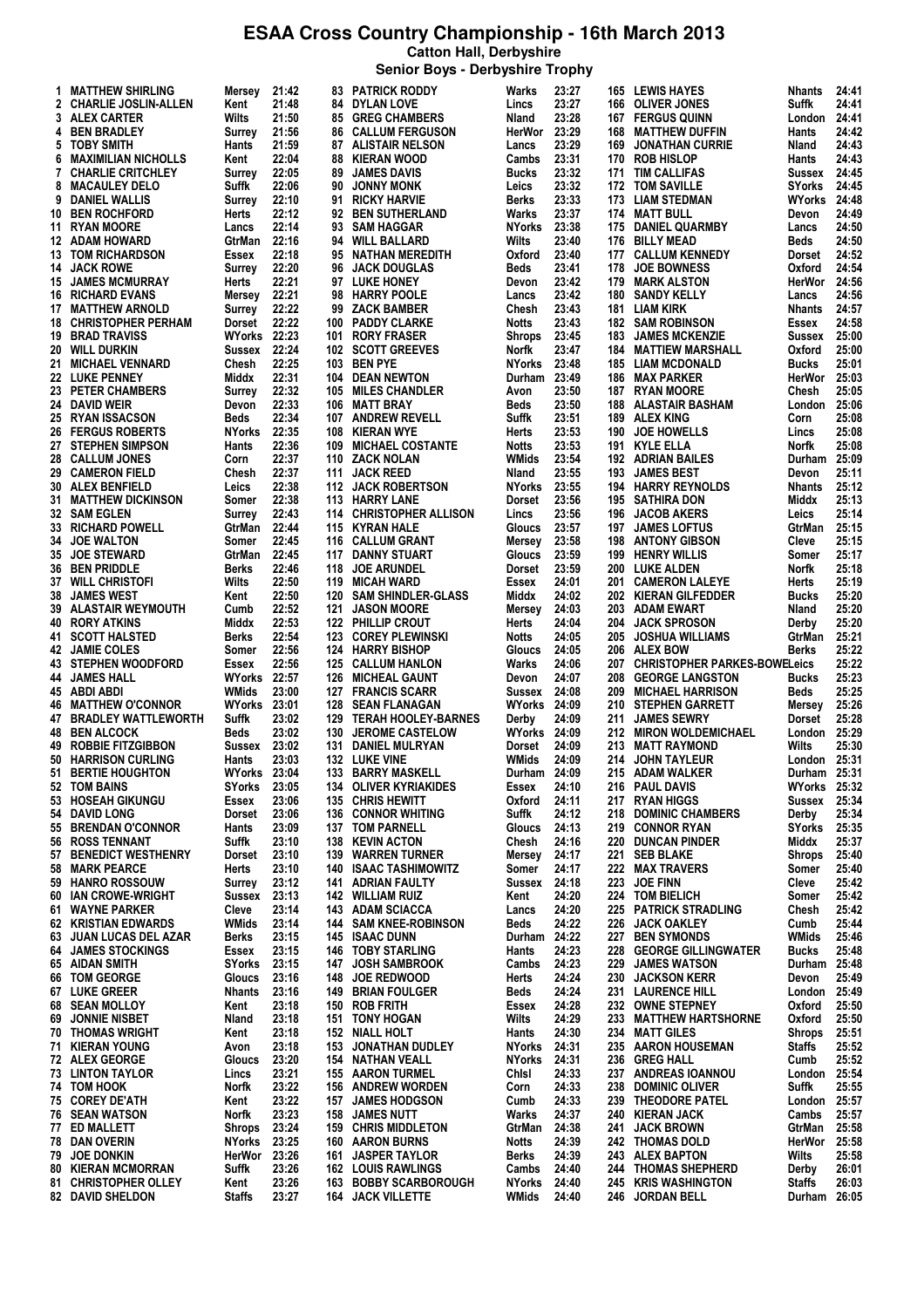**Senior Boys - Derbyshire Trophy**

| 247 | <b>ROBBIE INGHAM</b>       | Cumb                        | 26:07 |
|-----|----------------------------|-----------------------------|-------|
| 248 | <b>JOSH CARNELL</b>        | Devon                       | 26:07 |
| 249 | <b>HARRY SHORT</b>         | Leics                       | 26:09 |
| 250 | <b>JOSHUA JACKSON</b>      | Notts                       | 26:13 |
|     | 251 ALEX BRADFORD          | GtrMan                      | 26:15 |
|     |                            |                             |       |
| 252 | <b>OLIVER ROBERTS</b>      | HerWor 26:16                |       |
| 253 | <b>JAMES MCCANN</b>        | Staffs                      | 26:17 |
| 254 | <b>TYLER SELWAY</b>        | WMids                       | 26:17 |
| 255 | <b>NATHAN TIPPING</b>      | Chesh                       | 26:17 |
| 256 | <b>JAMES HUMPHREY</b>      | Avon                        | 26:18 |
|     |                            |                             |       |
| 257 | <b>MICHAEL CRAVEN</b>      | Lincs                       | 26:18 |
|     | <b>258 DAVID CONCEICAO</b> | London                      | 26:19 |
|     | 259 MICHAEL GREENER        | Bucks                       | 26:19 |
| 260 | <b>JOSH COLES</b>          | Nhants                      | 26:19 |
| 261 | <b>TOM BIEGEL</b>          | Warks                       | 26:19 |
|     | 262 WALTER MEREDITH        | Shrops                      | 26:24 |
|     |                            |                             |       |
|     | 263 LIAM WATSON            | Cleve 26:25                 |       |
|     | <b>264 EDWARD BILTON</b>   | Derby                       | 26:27 |
|     | 265 OSCAR KEY              | Oxford                      | 26:29 |
| 266 | <b>SAM TODD</b>            | Norfk                       | 26:31 |
|     | 267 BEN COMPLIN            | Wilts                       | 26:35 |
|     | 268 ANGUS MCCOOL DUNCAN    | Nhants                      | 26:36 |
|     |                            |                             |       |
|     | 269 THEO LARCOMBE          | WMids                       | 26:37 |
| 270 | <b>NICHOLAS DOYLE</b>      | Herts                       | 26:38 |
| 271 | <b>COURTNEY RICKETTS</b>   | Shrops 26:39<br>Cambs 26:40 |       |
| 272 | <b>ROSS HUSKISSON</b>      |                             |       |
|     | 273 ROBBIE STEPHENS        | Cumb                        | 26:40 |
|     |                            |                             |       |
| 274 | <b>TOM FABES</b>           | Oxford                      | 26:42 |
| 275 | <b>HENRY MCTERNAN</b>      | Lincs                       | 26:43 |
| 276 | <b>OLI LUM</b>             | <b>Bucks</b>                | 26:44 |
| 277 | <b>JACK BARBER</b>         | Leics                       | 26:44 |
|     | 278 WILL GOODBOURN         | Leics                       | 26:45 |
|     | 279 PHILIP WARING          | Notts                       | 26:46 |
|     |                            |                             |       |
|     | 280 PHILIP BRIDGE          | Somer 26:49                 |       |
|     | 281 MICHAEL TODD           | Durham 26:51                |       |
|     | 282 DALE TRIGGS            | Corn                        | 26:51 |
| 283 | <b>JORDAN BOAM</b>         | Notts                       | 26:52 |
|     | 284 KEELAN PYWELL          |                             |       |
|     | 285 NATHAN SCHOFIELD       | Norfk 26:52<br>Mersey 26:57 |       |
|     |                            |                             |       |
| 286 | <b>BEN WARD</b>            | Cleve<br>Nland              | 26:58 |
| 287 | <b>JAKE JANSEN</b>         |                             | 27:00 |
| 288 | <b>CAMPBELL MENZIES</b>    | Derby                       | 27:03 |
|     | 289 LEWIS RICHARDS         | Lincs                       | 27:07 |
|     | 290 SAM HAYNES             | Bucks                       | 27:08 |
| 291 | <b>SAMUEL LISTER</b>       |                             |       |
|     |                            | Leics                       | 27:12 |
| 292 | <b>JACK MILLER</b>         | Avon                        | 27:25 |
| 293 | <b>JAMES BOLAM</b>         | Nland                       | 27:27 |
|     | 294 LIAM MEDLEY            | Cumb                        | 27:31 |
|     | 295 OLIVER NEWTON          | Humber 27:34                |       |
| 296 | <b>MAGNUS GORDON</b>       | Avon                        | 27:39 |
|     | <b>BHAVESH SONEJI</b>      |                             | 27:43 |
| 297 |                            | Middx                       |       |
| 298 | <b>SOLOMAN WATKINS</b>     | Corn                        | 27:47 |
| 299 | <b>WILL DAVIS</b>          | SYorks                      | 27:54 |
| 300 | <b>MALIK OUZIA</b>         | Middx                       | 27:56 |
| 301 | <b>BRADLEY MCGEOUGH</b>    | HerWor                      | 27:58 |
| 302 | <b>JOEL HERBERT</b>        | Derby                       | 28:15 |
|     | <b>ROB POOLE</b>           | Chesh                       | 28:17 |
| 303 |                            |                             |       |
| 304 | <b>TOM MACVICKER</b>       | <b>Shrops</b>               | 28:21 |
| 305 | <b>JAMES CRADDOCK</b>      | Corn                        | 28:27 |
| 306 | <b>JORDAN BARRETT</b>      | Staffs                      | 28:34 |
| 307 | <b>JACK LONGMORE</b>       | <b>Staffs</b>               | 28:46 |
| 308 | <b>NICK MALBON</b>         | Notts                       | 29:09 |
|     |                            |                             |       |
| 309 | <b>GREG DUNN</b>           | Cambs                       | 29:11 |
| 310 | <b>THEO CAMPBELL</b>       | <b>SYorks</b>               | 29:14 |
| 311 | <b>ROSS PICKERSGILL</b>    | Cleve                       | 29:52 |
|     |                            |                             |       |

| 1              | Surrey                               | 4 7 9 14 17 23 (32 59 )           | 74 pts   |
|----------------|--------------------------------------|-----------------------------------|----------|
| $\overline{2}$ | Kent                                 | 2 6 38 68 70 75 (81 142 )         | 259 pts  |
| 3              | <b>West Yorkshire</b>                | 19 44 46 51 128 130 ( 173 216 )   | 418 pts  |
| 4              | Essex                                | 13 43 53 64 119 134 ( 150 182 )   | 426 pts  |
| 5              | <b>Suffolk</b>                       | 8 47 56 80 107 136 ( 166 238 )    | 434 pts  |
| 6              | <b>Hampshire and Vectis</b>          | 5 27 50 55 146 152 ( 168 170 )    | 435 pts  |
| $\overline{7}$ | Hertfordshire                        | 10 15 58 108 122 148 (201 270 )   | 461 pts  |
| 8              | <b>Dorset</b>                        | 18 54 57 113 118 131 ( 177 211 )  | 491 pts  |
| 9              | <b>North Yorkshire</b>               | 26 78 93 103 112 153 ( 154 163 )  | 565 pts  |
| 10             | <b>Bedfordshire</b>                  | 25 48 96 106 144 149 (176 209)    | 568 pts  |
| 11             | Sussex                               | 20 49 60 127 141 171 ( 183 217 )  | 568 pts  |
| 12             | <b>Berkshire</b>                     | 36 41 63 91 161 206 ()            | 598 pts  |
| 13             | Merseyside                           | 1 16 116 121 139 210 (285)        | 603 pts  |
| 14             | Gloucestershire                      | 66 72 115 117 124 137 ()          | 631 pts  |
| 15             | <b>Greater Manchester</b>            | 12 33 35 159 197 205 (241 251 )   | 641 pts  |
| 16             | <b>Somerset</b>                      | 31 34 42 140 199 222 (224 280)    | 668 pts  |
| 17             | Lancashire                           | 11 87 98 143 175 180 ()           | 694 pts  |
| 18             | <b>Cheshire</b>                      | 21 29 99 138 187 225 (255 303)    | 699 pts  |
| 19             | <b>West Midlands</b>                 | 45 62 110 132 164 227 (254 269)   | 740 pts  |
| 20             | Wiltshire                            | 3 37 94 151 213 243 (267)         | 741 pts  |
| 21             | Devon                                | 24 97 126 174 193 230 (248)       | 844 pts  |
| 22             | <b>Middlesex</b>                     | 22 40 120 195 220 297 (300)       | 894 pts  |
| 23             | <b>Norfolk</b>                       | 74 76 102 191 200 266 (284)       | 909 pts  |
| 24             | Northumberland                       | 69 85 111 169 203 287 (293)       | 924 pts  |
| 25             | Lincolnshire                         | 73 84 114 190 257 275 (289)       | 993 pts  |
| 26             | Durham                               | 104 133 145 192 215 229 (246 281) | 1018 pts |
| 27             | Nottinghamshire                      | 100 109 123 160 250 279 (283 308) | 1021 pts |
| 28             | <b>Hereford &amp; Worcestershire</b> | 79 86 179 186 242 252 (301)       | 1024 pts |
| 29             | Leicestershire & Rutland             | 30 90 196 207 249 277 (278 291)   | 1049 pts |
| 30             | Oxfordshire                          | 95 135 178 184 232 233 (265 274 ) | 1057 pts |
| 31             | <b>South Yorkshire</b>               | 52 65 172 219 299 310 ()          | 1117 pts |
| 32             | Northamptonshire                     | 67 165 181 194 260 268 ()         | 1135 pts |
| 33             | Shropshire                           | 77 101 221 234 262 271 (304)      | 1166 pts |
| 34             | <b>Buckinghamshire</b>               | 89 185 202 208 228 259 (276 290)  | 1171 pts |
| 35             | Cumbria                              | 39 157 226 236 247 273 (294)      | 1178 pts |
| 36             | Cambridgeshire                       | 88 147 162 240 272 309 ()         | 1218 pts |
| 37             | London                               | 167 188 212 214 231 237 (239 258) | 1249 pts |
| 38             | Cornwall                             | 28 156 189 282 298 305 ()         | 1258 pts |
| 39             | Cleveland                            | 61 198 223 263 286 311 ()         | 1342 pts |
| 40             | Derbyshire                           | 129 204 218 244 264 288 (302)     | 1347 pts |
| 41             | <b>Staffordshire</b>                 | 82 235 245 253 306 307 ()         | 1428 pts |
|                | <b>Channel Islands</b>               | 155()                             |          |
|                | <b>Humberside</b>                    | 295()                             |          |
|                | Warwickshire                         | 83 92 125 158 261 ()              |          |

Wigan Trophy - team with highest 8th counter (not including the first team)

Kent - 8th counter finished at position 142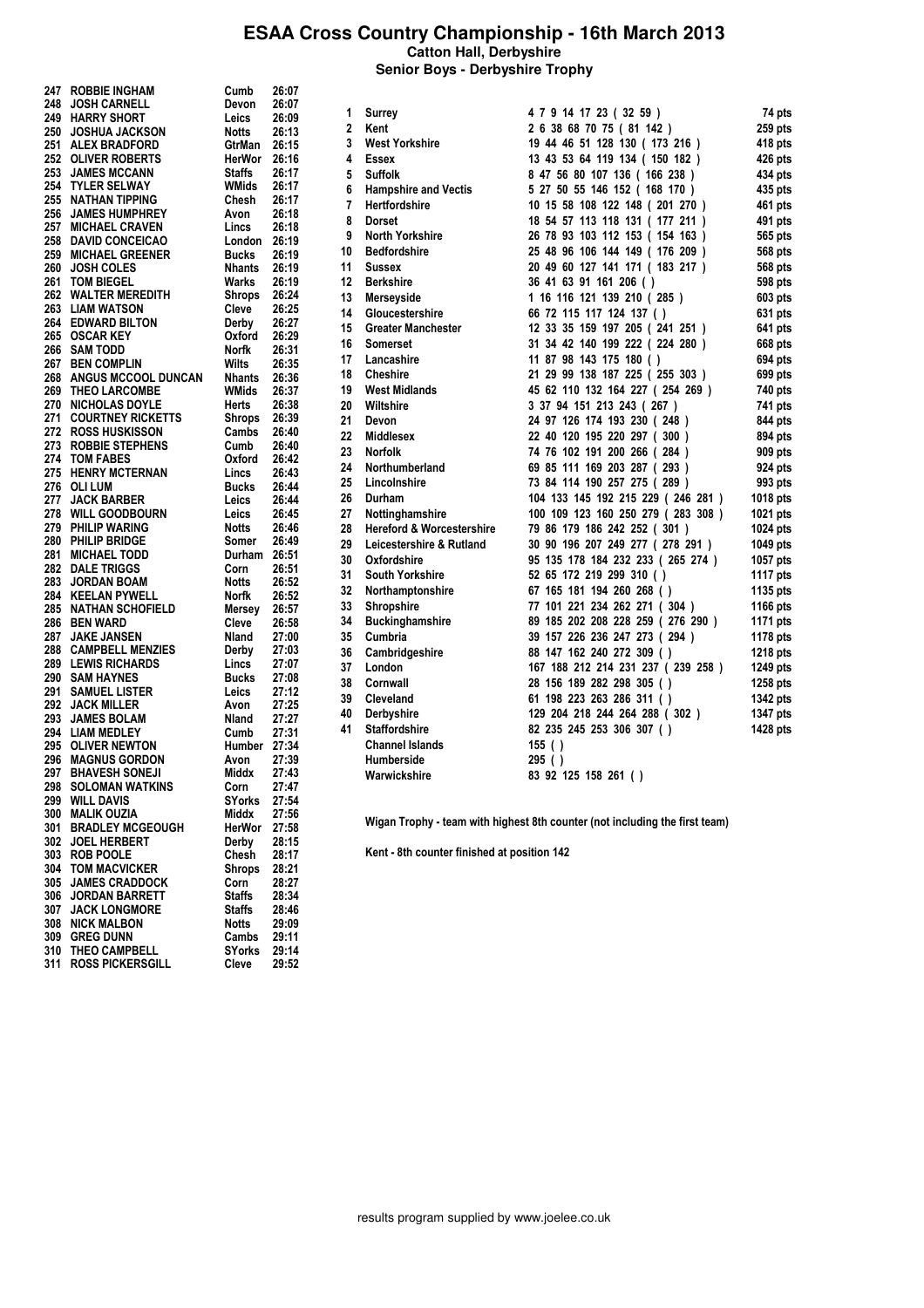**Catton Hall, Derbyshire Senior Girls - Foyston Trophy**

| 1. | <b>REBECCA MURRAY</b>                               | Beds                | 16:15          |            | <b>83 MARY-ALICE DAVISON</b>                     | London          | 19:12          |            | <b>165 FLORA BLACKBURN</b>                | Cumb                   | 20:28          |
|----|-----------------------------------------------------|---------------------|----------------|------------|--------------------------------------------------|-----------------|----------------|------------|-------------------------------------------|------------------------|----------------|
|    | 2 VICTORIA KENNY                                    | Avon                | 16:19          |            | <b>84 KATHERINE WALKER</b>                       | Mersey          | 19:12          | 166        | <b>GENEVIEVE ROBERTS</b>                  | <b>Nhants</b>          | 20:28          |
|    | 3 AMY GRIFFITHS                                     | Leics               | 16:29          |            | <b>85 JULIE EMMERSON</b>                         | Warks           | 19:12          | 167        | <b>BETHANY FROST</b>                      | Kent                   | 20:32          |
|    | 4 AMELIA PETTITT                                    | Chesh               | 16:42          |            | <b>86 JESSICA HALL</b>                           | Bucks           | 19:13          | 168        | <b>MOLLIE FLANNERY</b>                    | WYorks                 | 20:33          |
| 5  | <b>GRACE BAKER</b>                                  | <b>Sussex</b>       | 16:53          |            | 87 MOLLY PATCH                                   | Middx           | 19:13          | 169        | <b>SARAH BELL</b>                         | Durham                 | 20:34          |
| 6  | <b>SOPHIE FOREMAN</b>                               | Surrey              | 16:55          | 88         | <b>SARAH NEEDLEMAN</b>                           | Bucks           | 19:13          | 170        | <b>FIONA DEVOY</b>                        | Suffk                  | 20:35          |
| 7  | <b>KATIE INGLE</b>                                  | WMids               | 16:59          | 89         | <b>HARRIET ROGERS</b>                            | Somer           | 19:15          | 171        | <b>FELICITY BURTON</b>                    | <b>Berks</b>           | 20:36          |
| 8  | <b>GEORGIA MALIR</b>                                | WYorks 17:01        |                |            | 90 ALEXANDRA CLINKARD                            | Derby           | 19:16          | 172        | NAOMI KENDAL                              | Middx                  | 20:36          |
| 9  | <b>ALICE PERKINS</b>                                | Essex               | 17:03          | 91         | <b>ROBYN FLOCKHART</b>                           | Nland           | 19:17          | 173        | <b>EMILY RUANE</b>                        | Herts                  | 20:38          |
|    | 10 NICOLE TAYLOR<br>11 ELIZABETH BIRD               | Sussex              | 17:04<br>17:08 | 93         | 92 MYLENE SCHUWEY<br><b>ELLIE HEMMING</b>        | Sussex<br>Beds  | 19:22<br>19:24 | 175        | 174 ALEX MORGAN<br><b>REBECCA PEASE</b>   | <b>Dorset</b><br>Nland | 20:42<br>20:43 |
|    | <b>12 MEGAN MCBRIEN</b>                             | Herts<br>WMids      | 17:08          |            | 94 MIA O'CONNELL                                 | Gloucs          | 19:24          |            | 176 FERN YULL                             | <b>Nhants</b>          | 20:43          |
|    | 13 SARAH HODGSON                                    | Lancs               | 17:17          |            | 95 SARAH JONES                                   | Cumb            | 19:24          |            | 177 AMBER JAMES                           | Avon                   | 20:45          |
|    | <b>14 TESSA MCCORMICK</b>                           | Chesh               | 17:24          | 96         | <b>AMBER REED</b>                                | Kent            | 19:25          |            | <b>178 LAUREN WILLOWS</b>                 | Dorset                 | 20:46          |
|    | 15 REBECCA BERGER-NORTH                             | <b>Berks</b>        | 17:28          | 97         | <b>BETHANY ELLIS</b>                             | WYorks          | 19:26          | 179        | <b>REBECCA HIRST</b>                      | Chesh                  | 20:48          |
|    | <b>16 LAURA GENT</b>                                | Surrey              | 17:32          |            | 98 MARY GOUGH                                    | Herts           | 19:28          | 180        | <b>RACHEL SEE</b>                         | Gloucs                 | 20:48          |
|    | 17 EMILY SMITH                                      | Somer               | 17:34          | 99         | <b>EMILY MCKANE</b>                              | Kent            | 19:30          | 181        | EILISH GILBERT                            | Shrops                 | 20:50          |
|    | 18 KATY WOOD                                        | <b>NYorks</b>       | 17:36          | 100        | <b>JASMINE FINLAY</b>                            | Bucks           | 19:30          | 182        | <b>IMOGEN TRAFFORD</b>                    | Lancs                  | 20:52          |
|    | <b>19 CHLOE TURMEL</b>                              | Chisi               | 17:40          | 101        | <b>REBECCA MILLER</b>                            | Derby           | 19:31          | 183        | <b>FIONA NUTALL</b>                       | Mersey                 | 20:53          |
|    | 20 JESSICA GIBBON                                   | <b>Berks</b>        | 17:43          | 102        | <b>REBECCA TURTON</b>                            | Berks           | 19:33          | 184        | <b>KATIE DUNCAN</b>                       | Suffk                  | 20:53          |
|    | 21 SAFFRON SALIH                                    | Kent                | 17:46          | 103        | <b>MEGAN BRADFORD</b>                            | Sussex          | 19:35          | 185        | <b>EMILY WASS</b>                         | Derby                  | 20:56          |
|    | 22 FIONA BELL                                       | <b>SYorks</b>       | 17:48          | 104        | <b>LUCY GOUDSWAARD</b>                           | Gloucs          | 19:36          | 186        | <b>CONNIE O'NEIL</b>                      | <b>NYorks</b>          | 20:57          |
|    | 23 REBECCA HOWARD                                   | Hants               | 17:50          |            | 105 CORDELIA PARKER                              | Oxford          | 19:36          | 187        | <b>SIOBHAM STEWART</b>                    | Dorset                 | 20:58          |
|    | 24 EMMA DIXON                                       | <b>Sussex</b>       | 17:54          |            | 106 ROSA CHRYSTIE-LOWE                           | Derby           | 19:38          | 188        | <b>CHARLIE SWEET</b>                      | Warks                  | 20:58          |
|    | 25 SOPHIE PARKES                                    | London              | 18:04          | 107        | <b>MEGAN STEER</b>                               | Herts           | 19:39          | 189        | <b>SOPHIE LEE</b>                         | Humber 20:59           |                |
|    | 26 BETH GIBSON                                      | Hants               | 18:05          | 108        | <b>KATE HARRIS</b>                               | <b>NYorks</b>   | 19:40          | 190        | <b>ZOE PLANT</b>                          | Dorset                 | 21:00          |
|    | 27 LUCY HAYES                                       | <b>Staffs</b>       | 18:06          | 109        | KATIA TASTAGH                                    | Mersey          | 19:41          |            | 191 CHARLOTTE REDDEN                      | <b>Nhants</b>          | 21:00          |
|    | <b>28 ELEANOR HARRISON</b>                          | Surrey              | 18:09          | 110        | <b>ELIDTH SPROUL</b>                             | Cumb            | 19:43          | 192        | <b>ELEANOR SMITH</b>                      | Cambs                  | 21:01          |
|    | 29 NICOLA WILKINSON                                 | Kent                | 18:12          |            | 111 LAURA FENWICK                                | Hants           | 19:44          |            | 193 LEIGH INNES                           | <b>Bucks</b>           | 21:02          |
|    | 30 CHLOE LOREDO                                     | Cleve               | 18:13          | 112        | <b>EMMA HOUCHELL</b>                             | Essex           | 19:44          | 194        | <b>EMILY GOODERHAM</b>                    | Suffk                  | 21:03          |
|    | 31 ZOE CHANDLER                                     | Warks               | 18:15          |            | 113 NAOMI COLLIER                                | Lincs           | 19:46          | 195        | <b>BETH GILL</b>                          | Nland                  | 21:04          |
|    | <b>32 MEGAN DAVIES</b>                              | GtrMan              | 18:16          |            | 114 CATHERINE LEE                                | Norfk           | 19:47          | 196        | HANNAH HULL                               | Herts                  | 21:06          |
|    | 33 ELIZABETH MOONEY                                 | Nland               | 18:17          |            | 115 CHARLOTTE CHALWIN                            | Hants           | 19:49          | 197        | <b>ELIZABETH I'ANSON</b>                  | Leics                  | 21:08          |
|    | <b>34 NAOMI RICHARDSON</b>                          | WMids               | 18:17          | 116        | <b>SOPHIE JONES</b>                              | Cambs           | 19:49          | 198        | <b>CHARLOTTE SKULE</b>                    | Dorset                 | 21:08          |
|    | <b>35 HANNAH BROWN</b>                              | <b>WYorks</b>       | 18:18          | 117        | <b>CLAUDIA KELSALL</b>                           | Nhants          | 19:49          | 199        | <b>ALICE KELLY</b>                        | Devon                  | 21:09          |
|    | <b>36 AMY ETHERINGTON</b>                           | Durham 18:23        |                | 118        | <b>PAIGE MATTHEWS</b>                            | Avon            | 19:50          | 200        | <b>HANNAH FLEET</b>                       | Lancs                  | 21:10          |
|    | 37 ALICE WOOD                                       | Kent                | 18:25          | 119        | <b>HOLLY RICE</b>                                | <b>Nhants</b>   | 19:52          | 201        | <b>HUELMAN GILBERT</b>                    | <b>Shrops</b>          | 21:11          |
|    | 38 BETH ANSELL                                      | <b>SYorks</b>       | 18:26          | 120        | <b>EMMA BECKWITH</b>                             | <b>Notts</b>    | 19:52          | 202        | <b>CHRISTINA HALL</b>                     | Middx                  | 21:12<br>21:13 |
| 39 | <b>REBECCA DONOHUE</b>                              | Mersey              | 18:28          | 121        | <b>SUSANNAH REID</b>                             | Suffk           | 19:52          | 203        | <b>LILY WILDE</b>                         | Hants                  | 21:13          |
|    | <b>40 REBECCA ROBINSON</b><br><b>41 KATE MOULDS</b> | WMids               | 18:28<br>18:29 | 123        | <b>122 ELLA NICHOLSON</b><br><b>NICOLA BERRY</b> | Derby<br>GtrMan | 19:53<br>19:54 | 204<br>205 | <b>ELANA PAYNE</b><br>NATALIE NASH        | Lincs                  | 21:14          |
|    | 42 MIRANDA SADLER                                   | Chesh<br>Avon       | 18:32          |            | <b>124 FRANCIS ARNOTT</b>                        | Hants           | 19:55          | 206        | <b>EMILY BOUSFIELD</b>                    | Gloucs<br><b>Bucks</b> | 21:16          |
|    | 43 SOPHIE FORSTER                                   | Durham 18:32        |                |            | 125 KIM JOHANSEN                                 | Essex           | 19:55          | 207        | <b>MARIA PEREVERZINA</b>                  | Middx                  | 21:20          |
|    | 44 LUCY CAMPBELL                                    | Devon               | 18:32          |            | 126 EMMA PARKINSON                               | SYorks          | 19:56          | 208        | <b>EMMA-LOUISE PYATT</b>                  | Chesh                  | 21:21          |
|    | 45 ZARA KNAPPY                                      | <b>WYorks 18:33</b> |                |            | 127 KATIE BOWERS-FOLAN                           | Mersey          | 19:57          | 209        | <b>HANNAH WARDLEY</b>                     | Herts                  | 21:22          |
|    | 46 MABEL BECKETT                                    | Norfk               | 18:33          |            | <b>128 TASNEEM POPE</b>                          | Warks           | 19:58          | 210        | <b>EMMA DUTTON</b>                        | <b>SYorks</b>          | 21:23          |
|    | <b>47 KIRSTY SHIPMAN</b>                            | Derby               | 18:33          | 129        | <b>BETHANY BROWN</b>                             | Cleve           | 19:59          | 211        | <b>ELLA DOBSON</b>                        | London                 | 21:24          |
| 48 | <b>LOREN BLEAKEN</b>                                | Wilts               | 18:35          | 130        | <b>SABRINA WALLEY</b>                            | GtrMan          | 20:01          | 212        | <b>LAUREN BRETT</b>                       | Mersey                 | 21:25          |
|    | <b>49 LILLIE BELLAMY</b>                            | Gloucs              | 18:36          | 131        | <b>SOPHIA TUCKER</b>                             | Lincs           | 20:01          | 213        | <b>HANNAH MCCLEAN</b>                     | Cleve                  | 21:25          |
|    | 50 MADDY SMITH                                      | <b>Sussex</b>       | 18:36          |            | <b>132 EMMA CLARKE</b>                           | Wilts           | 20:01          |            | 214 LOUISE MCLEMAN                        | NYorks                 | 21:27          |
|    | 51 KATIE BUCKLEY                                    | Lancs               | 18:37          |            | <b>133 CLAIRE CAIGER</b>                         | Suffk           | 20:02          |            | 215 KAY OAKLEY                            | <b>Staffs</b>          | 21:28          |
|    | 52 HARRIET CLIFFORD                                 | Herts               | 18:37          |            | <b>134 HERMIONE TOOMEY</b>                       | Somer           | 20:02          |            | 216 AILISH CRAIG                          | WMids                  | 21:29          |
|    | 53 MEGAN BLAKE                                      | WMids               | 18:39          |            | 135 LAURA GOODWIN                                | Derby           | 20:02          | 217        | <b>DOMINIQUE LYNCH</b>                    | WYorks 21:33           |                |
|    | <b>54 LAUREN GOWLAND</b>                            | Lancs               | 18:40          |            | 136 RUTH JONES                                   | NYorks          | 20:02          | 218        | <b>HAYLEY BRADLEY</b>                     | Durham 21:35           |                |
|    | 55 SHANNON JOHNSON                                  | GtrMan              | 18:43          | 137        | <b>KATHERINE MINIHAN</b>                         | Lancs           | 20:03          |            | 219 FLORENCE POWELL                       | Wilts                  | 21:35          |
|    | 56 OLIVIA PEREZ                                     | Mersey              | 18:43          | 138        | <b>PENNY GUESS</b>                               | Somer           | 20:05          |            | 220 HAZELLE WEBSTER COSTELLOurham         |                        | 21:36          |
|    | 57 ALEX MUNDELL                                     | Wilts               | 18:44          | 139        | <b>GEORGINA RUSSELL</b>                          | Bucks           | 20:05          |            | 221 CHLOE BIRD                            | Kent                   | 21:39          |
|    | 58 HANNAH FARMER                                    | Beds                | 18:46          |            | 140 HELENA LEATHLEY                              | Lancs           | 20:06          | 222        | <b>JOCELYN MAJOR</b>                      | Middx                  | 21:43          |
|    | 59 KAYLEE DODD                                      | Essex               | 18:47          |            | <b>141 MICHELA KELLETT</b>                       | Cumb            | 20:06          |            | 223 ZOE PARTRIDGE                         | <b>Shrops</b>          | 21:44          |
|    | 60 RACHAEL SCOTT                                    | Lancs               | 18:49          |            | <b>142 SOPHIE DUCKWORTH</b>                      | Surrey          | 20:06          |            | 224 SOPHIE ROBERTS                        | Lincs                  | 21:47          |
|    | 61 ISSY STEELE                                      | Corn                | 18:49          | 143        | ANNA HOOGKAMER                                   | Norfk           | 20:07          |            | 225 MOLLY MURTON                          | Nland                  | 21:48          |
|    | 62 ABIE HEARMON                                     | Durham 18:50        |                | 144        | <b>JADE REBECCA EVANS</b>                        | Chesh           | 20:08          | 226        | <b>ALEX ILLINGWORTH</b>                   | Leics                  | 21:50          |
|    | <b>63 CALVI THOMPSON</b>                            | <b>SYorks</b>       | 18:50          |            | 145 ISABELLA WARREN                              | Essex           | 20:08          | 227        | <b>ELISSA CLARK</b>                       | Oxford                 | 21:50          |
|    | 64 KAYLI WALFORD                                    | <b>Nhants</b>       | 18:50          |            | <b>146 JASMIN SOUTHAM</b>                        | Leics           | 20:10          | 228        | <b>NATASHA HARRIS</b>                     | Oxford                 | 21:50          |
|    | <b>65 ELEANOR JOHNSON</b>                           | Essex               | 18:51          | 147        | <b>SOPHIE STREET</b>                             | Bucks           | 20:12          | 229        | <b>ISMAY FOX</b>                          | Lincs                  | 21:52          |
|    | 66 HANNAH VINER                                     | London 18:53        |                |            | <b>148 BETHANY JONES</b>                         | GtrMan          | 20:12          | 230        | <b>KELLY LEAT</b>                         | Avon                   | 21:54          |
| 67 | EMMA ERSKINE                                        | Derby               | 18:56          |            | <b>149 COURTNEY DONALD</b>                       | GtrMan          | 20:13          | 231        | <b>INCA JORDON</b>                        | Suffk                  | 21:54          |
|    | <b>68 IMANI MODAHL</b>                              | GtrMan              | 18:56          |            | 150 AMY COULSON                                  | Durham 20:16    |                | 232        | <b>SHANNON RUFF</b>                       | Cambs                  | 21:58          |
|    | 69 SUSAN SHIEL-RANKIN                               | Surrey              | 18:59          | 151        | <b>JODIE KELLY</b>                               | Avon            | 20:16          | 233        | <b>LIBBY GREATOREX</b>                    | <b>WYorks</b>          | 21:58          |
|    | <b>70 LAUREN HAWTIN</b>                             | Oxford              | 18:59          |            | 152 JAYE RILEY                                   | <b>NYorks</b>   | 20:18          |            | 234 ELEANOR MULLEN                        | Cleve                  | 21:59          |
|    | 71 BONNIE SMITH                                     | <b>SYorks</b>       | 19:00          |            | 153 DAENA BENNETT                                | Hants           | 20:18          |            | 235 CLAIRE CUDDIHY                        | Suffk                  | 22:00          |
|    | 72 HANNAH FLETCHER                                  | <b>SYorks</b>       | 19:00          |            | <b>154 MEGAN SHREEVES</b>                        | Beds            | 20:21          |            | 236 ESME SHERIDAN                         | Somer                  | 22:01          |
|    | 73 ARMANI ANTOINE-CHAGAR                            | Essex               | 19:01          |            | <b>155 GEORGINA WARNER</b>                       | Sussex          | 20:21          |            | 237 BETHANY SCOTNEY                       | Lincs                  | 22:06          |
|    | 74 LAUREN MUNRO-BENNETT                             | Cumb                | 19:02          |            | 156 CLARISSA BLAKE                               | Nhants          | 20:21          |            | 238 LAURA WORMINGTON                      | Devon                  | 22:08          |
|    | <b>75 SUZANNAH MONK</b>                             | <b>Surrey</b>       | 19:04          |            | <b>157 ELLIE STONE</b>                           | Dorset          | 20:21          | 239        | <b>CASSIE BENSON</b>                      | Kent                   | 22:08          |
|    | <b>76 MOLLY MCKENZIE</b><br>77 DANIELLE WALLIS      | Herts<br>Chesh      | 19:05<br>19:05 | 158<br>159 | LILLY HAWKINS<br><b>MARIE GILMARTIN</b>          | Somer<br>London | 20:22<br>20:24 | 240        | <b>SUZU SATO</b><br>241 ASHLEIGH CAMPBELL | Middx<br>London 22:11  | 22:10          |
|    | <b>78 REBECCA CARVER</b>                            | Somer               | 19:05          | 160        | <b>PHILIPPA BOWDEN</b>                           | Berks           | 20:25          |            | 242 KATIE MICHAELS                        | Humber 22:11           |                |
|    | 79 CLOE HUBBARD                                     | Lincs               | 19:06          |            | 161 HANNAH HARDY                                 | Notts           | 20:25          |            | 243 KELLY PYWELL                          | Norfk                  | 22:18          |
| 80 | <b>JADE PEEL</b>                                    | Essex               | 19:07          | 162        | <b>JESS BEHENNAH</b>                             | Corn            | 20:25          |            | 244 GEORGIA POTTS                         | Shrops                 | 22:21          |
|    | 81 CARLA PLOWDEN-ROBERTS                            | Hants               | 19:10          |            | 163 APRIL BEEBY                                  | Leics           | 20:27          |            | 245 IZZY BROUGHTON                        | London 22:22           |                |
|    | <b>82 BETHAN GODDARD</b>                            | <b>Nhants</b>       | 19:10          |            | <b>164 BETHAN WHITE</b>                          | <b>Wilts</b>    | 20:27          |            | 246 ELISE WILD                            | Durham 22:22           |                |
|    |                                                     |                     |                |            |                                                  |                 |                |            |                                           |                        |                |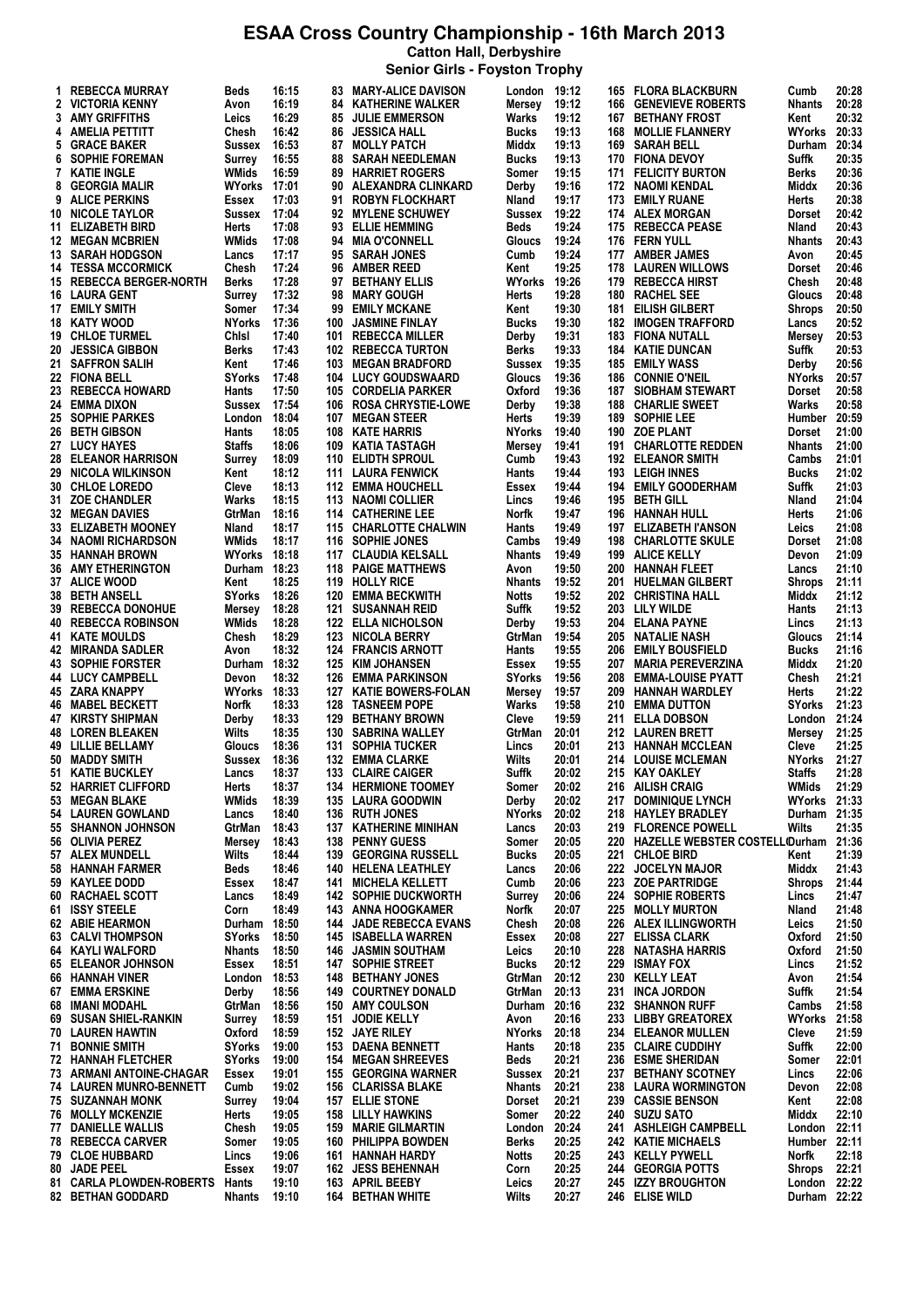**Senior Girls - Foyston Trophy**

| 247 - | <b>FRANKIE TURNER</b>       | Norfk         | 22:25 |
|-------|-----------------------------|---------------|-------|
| 248   | <b>GRACE HINTON</b>         | <b>Wilts</b>  | 22:25 |
| 249   | <b>MARIA JONES</b>          | Avon          | 22:26 |
| 250   | <b>SARAH TATTON</b>         | Shrops        | 22:31 |
| 251   | <b>CAMILLA BELL-DAVIES</b>  | Dorset        | 22:34 |
| 252   | <b>LUCY HALLAM</b>          | Cambs         | 22:48 |
| 253   | <b>ELLEN ROSE-SENIOR</b>    | Middx         | 22:50 |
| 254   | <b>CAITLIN COLE</b>         | GtrMan        | 22:53 |
| 255   | <b>ELEANOR JOHNSTONE</b>    | Humber        | 22:54 |
| 256   | <b>GEORGIA COPE</b>         | <b>Staffs</b> | 22:58 |
| 257   | <b>REBEKAH WARREN</b>       | Staffs        | 23:00 |
| 258   | <b>ELLIE WALLIS</b>         | Berks         | 23:02 |
| 259   | <b>CLAIRE FABES</b>         | Oxford        | 23:03 |
| 260   | <b>RACHEL COULSON</b>       | <b>SYorks</b> | 23:04 |
| 261   | <b>CHARLOTTE HARRIS</b>     | Cambs         | 23:07 |
| 262   | <b>D MCLENNAGHAN</b>        | Middx         | 23:11 |
| 263   | <b>JESSICA BENNETT</b>      | Devon         | 23:16 |
| 264   | <b>LOUISE FAVRE-GILLY</b>   | London        | 23:21 |
| 265   | <b>ROSIE FINNIGAN</b>       | Shrops        | 23:23 |
| 266   | <b>HATTIE PAPWORTH</b>      | Oxford        | 23:27 |
| 267   | <b>CATHERINE WILSON</b>     | Cleve         | 23:29 |
| 268   | <b>HANNAH TROW</b>          | HerWor        | 23:32 |
| 269   | <b>REBECCA CARPENTER</b>    | Nland         | 23:35 |
| 270   | <b>ELLIE FIELDING</b>       | Notts         | 23:46 |
| 271   | <b>LYDIA HOLMES</b>         | Norfk         | 23:53 |
| 272   | <b>FIONA KIRKPATRICK</b>    | Dorset        | 24:00 |
| 273   | <b>MARIA MASTROLONARDO</b>  | NYorks        | 24:06 |
| 274   | <b>LOK YAN WONG</b>         | Oxford        | 24:10 |
| 275   | <b>FATIMA PAINDA</b>        | Cambs         | 24:24 |
| 276   | <b>ELLIE DYKES</b>          | Oxford        | 24:27 |
| 277   | <b>JASMINE MCNAUGHT</b>     | Humber        | 24:36 |
| 278   | <b>GEORGIA HOWARDWESTON</b> | Humber        | 24:38 |
| 279   | <b>LAURA COPPARD</b>        | Somer         | 24:51 |
| 280   | <b>SOPHIA DE BEER</b>       | HerWor        | 25:15 |
| 281   | <b>TANYA MARRIOTT</b>       | Devon         | 25:35 |
| 282   | <b>CHLOE GIMBUTA</b>        | Devon         | 25:39 |
| 283   | <b>KATIE LAMPI</b>          | <b>Berks</b>  | 25:47 |
| 284   | <b>LAURA BURLTON</b>        | Warks         | 25:54 |
| 285   | <b>EMILY WHEELHOUSE</b>     | Notts         | 26:10 |
| 286   | <b>LYDIA MEE</b>            | Warks         | 26:15 |
|       | 287 ANNABEL CALVERT         | Chesh         | 26:59 |
| 288   | <b>KIRSTY PALMER</b>        | Norfk         | 27:08 |

| 1  | <b>Sussex</b>                        | 5 10 24 50 92 103 (155)            | 284 pts  |
|----|--------------------------------------|------------------------------------|----------|
| 2  | Surrey                               | 6 16 28 69 75 142 ()               | 336 pts  |
| 3  | <b>West Midlands</b>                 | 7 12 34 40 53 216 ()               | 362 pts  |
| 4  | <b>South Yorkshire</b>               | 22 38 63 71 72 126 (210 260 )      | 392 pts  |
| 5  | <b>Essex</b>                         | 9 59 65 73 80 112 (125 145)        | 398 pts  |
| 6  | Kent                                 | 21 29 37 96 99 167 (221 239 )      | 449 pts  |
| 7  | Lancashire                           | 13 51 54 60 137 140 (182 200)      | 455 pts  |
| 8  | <b>Cheshire</b>                      | 4 14 41 77 144 179 (208 287)       | 459 pts  |
| 9  | <b>Hampshire and Vectis</b>          | 23 26 81 111 115 124 ( 153 203 )   | 480 pts  |
| 10 | <b>Hertfordshire</b>                 | 11 52 76 98 107 173 ( 196 209 )    | 517 pts  |
| 11 | Derbyshire                           | 47 67 90 101 106 122 ( 135 185 )   | 533 pts  |
| 12 | <b>Greater Manchester</b>            | 32 55 68 123 130 148 ( 149 254 )   | 556 pts  |
| 13 | <b>West Yorkshire</b>                | 8 35 45 97 168 217 (233)           | 570 pts  |
| 14 | Merseyside                           | 39 56 84 109 127 183 (212)         | 598 pts  |
| 15 | <b>Somerset</b>                      | 17 78 89 134 138 158 (236 279 )    | 614 pts  |
| 16 | Durham                               | 36 43 62 150 169 218 (220 246 )    | 678 pts  |
| 17 | Northamptonshire                     | 64 82 117 119 156 166 ( 176 191 )  | 704 pts  |
| 18 | Avon                                 | 2 42 118 151 177 230 (249)         | 720 pts  |
| 19 | <b>Berkshire</b>                     | 15 20 102 160 171 258 (283)        | 726 pts  |
| 20 | <b>Buckinghamshire</b>               | 86 88 100 139 147 193 (206)        | 753 pts  |
| 21 | London                               | 25 66 83 159 211 241 (245 264 )    | 785 pts  |
| 22 | North Yorkshire                      | 18 108 136 152 186 214 (273)       | 814 pts  |
| 23 | Wiltshire                            | 48 57 132 164 219 248 ()           | 868 pts  |
| 24 | Lincolnshire                         | 79 113 131 204 224 229 (237)       | 980 pts  |
| 25 | Northumberland                       | 33 91 175 195 225 269 ()           | 988 pts  |
| 26 | Warwickshire                         | 31 85 128 188 284 286 ()           | 1002 pts |
| 27 | <b>Suffolk</b>                       | 121 133 170 184 194 231 (235)      | 1033 pts |
| 28 | <b>Norfolk</b>                       | 46 114 143 243 247 271 (288)       | 1064 pts |
| 29 | Dorset                               | 157 174 178 187 190 198 (251 272 ) | 1084 pts |
| 30 | <b>Middlesex</b>                     | 87 172 202 207 222 240 (253 262 )  | 1130 pts |
| 31 | Oxfordshire                          | 70 105 227 228 259 266 (274 276 )  | 1155 pts |
| 32 | Devon                                | 44 199 238 263 281 282 ()          | 1307 pts |
| 33 | Cambridgeshire                       | 116 192 232 252 261 275 ()         | 1328 pts |
| 34 | Shropshire                           | 181 201 223 244 250 265 ()         | 1364 pts |
|    | <b>Channel Islands</b>               | 19()                               |          |
|    | Cornwall                             | 61 162 $()$                        |          |
|    | <b>Hereford &amp; Worcestershire</b> | 268 280 ( )                        |          |
|    | <b>Bedfordshire</b>                  | 1 58 93 154 ()                     |          |
|    | <b>Staffordshire</b>                 | 27 215 256 257 ()                  |          |
|    | Nottinghamshire                      | 120 161 270 285 ()                 |          |
|    | Cumbria                              | 74 95 110 141 165 ()               |          |
|    | Gloucestershire                      | 49 94 104 180 205 ()               |          |
|    | Leicestershire & Rutland             | 3 146 163 197 226 ()               |          |
|    | Cleveland                            | 30 129 213 234 267 ()              |          |
|    |                                      |                                    |          |

H Witham Trophy - team with highest 8th counter (not including the first team)

Essex - 8th counter finished at position 145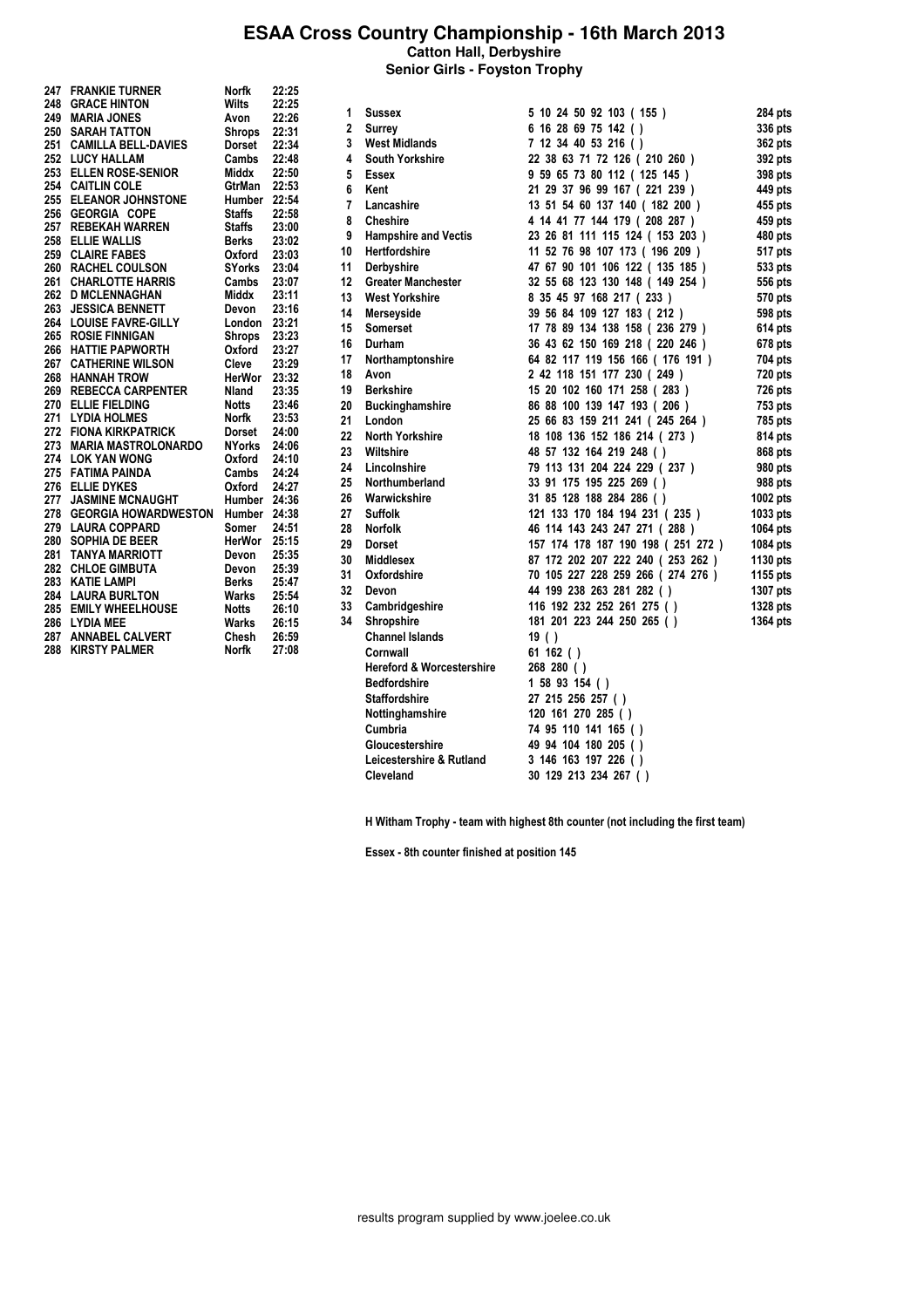**Intermediate Boys - Yorkshire Trophy**

|    | 1 ZAK MILLER                | GtrMan        | 19:19 |     | <b>83 LUCAS CLEMENTS</b>      | Hants               | 21:14 | 165 | <b>JAMIE HARPER</b>         | Gloucs        | 22:04 |
|----|-----------------------------|---------------|-------|-----|-------------------------------|---------------------|-------|-----|-----------------------------|---------------|-------|
|    | 2 PATRICK DEVER             | Lancs         | 19:24 |     | <b>84 ARCHIE ST AUBYN</b>     | London 21:14        |       | 166 | <b>SAM DICKINSON</b>        | <b>NYorks</b> | 22:05 |
|    | <b>3 ELLIOT BOWKER</b>      | Chesh         | 19:32 |     | <b>85 KIERAN SAVAGE</b>       | <b>WYorks 21:14</b> |       | 167 | <b>TOM BOLTON</b>           | Humber 22:05  |       |
|    | <b>4 MATTHEW SHEEN</b>      | Chesh         | 19:33 |     | <b>86 SAM KITCHEN</b>         | Sussex 21:16        |       | 168 | <b>BEN SENDALL</b>          | <b>Bucks</b>  | 22:05 |
|    | 5 OLIVER FOX                | Somer         | 19:35 | 87  | <b>JACK WILLIS</b>            | Cleve               | 21:17 | 169 | <b>ALEXANDER COOK</b>       | Herts         | 22:06 |
|    | <b>6 DECLAN MCMANUS</b>     | HerWor        | 19:40 |     | <b>88 TED OLDMAN</b>          | Suffk               | 21:17 |     | 170 ROBERT SHAW             |               | 22:06 |
|    |                             |               |       |     |                               |                     |       |     |                             | Lancs         |       |
| 7  | <b>JAMAL LEWIS</b>          | Beds          | 19:41 | 89  | <b>PAULOS ASGODOM</b>         | Middx               | 21:19 | 171 | <b>JACK HINDLE</b>          | Lancs         | 22:07 |
|    | 8 BEN EAMES                 | Suffk         | 19:47 | 90  | <b>JAMES RIACH</b>            | Lancs               | 21:19 |     | 172 HARRY PALMER            | Wilts         | 22:08 |
|    | 9 EUAN MAKEPEACE            | Leics         | 19:53 |     | 91 SAM JOHNSON                | <b>Notts</b>        | 21:19 | 173 | <b>JACK MURPHY</b>          | <b>Nhants</b> | 22:08 |
|    | <b>10 STEPHEN FERRONI</b>   | Sussex        | 19:54 |     | 92 CHRISTOPHER BROWN          | GtrMan              | 21:20 |     | 174 CAMERON SMITH           | Notts         | 22:09 |
|    | 11 ROBBIE LIGHTOWLER        | Herts         | 19:58 |     | 93 DANNY RAY                  | Chisi               | 21:20 |     | 175 SCOTT BRAUNTON          | Devon         | 22:09 |
|    | 12 ALEXANDER YEE            | London        | 20:02 |     | 94 CHARLIE DAVIS              | Warks               | 21:20 | 176 | <b>CHARLES GRIFFITH</b>     | Nhants        | 22:09 |
|    |                             |               |       |     |                               |                     |       |     |                             |               |       |
|    | 13 BILLY WHITE              | Sussex        | 20:04 |     | 95 LEWIS ASHMORE              | <b>Notts</b>        | 21:21 | 177 | <b>TOM PARKINSON</b>        | Somer         | 22:11 |
|    | <b>14 JAMIE FINIGAN</b>     | Middx         | 20:08 |     | 96 SAM NICHOLSON              | Cumb                | 21:21 | 178 | <b>CALUM UPTON</b>          | Hants         | 22:11 |
|    | <b>15 CALLUM GREGORY</b>    | Berks         | 20:10 |     | 97 RYAN BOND                  | Lincs               | 21:22 | 179 | <b>TOM BLANCHARD</b>        | NYorks        | 22:14 |
|    | <b>16 JAMES CRIPWELL</b>    | Nland         | 20:11 | 98  | <b>BEN HICKS</b>              | Corn                | 21:22 | 180 | <b>THOMAS GOULDING</b>      | Durham 22:15  |       |
|    | 17 JOSH WOODS               | Sussex        | 20:14 | 99  | JIVENDRA SINGH                | Middx               | 21:23 | 181 | <b>NIKITA KATENDE</b>       | GtrMan        | 22:15 |
|    | 18 JACK GOSS                | Kent          | 20:15 | 100 | <b>MATTHEW LE POIDEVIN</b>    | Suffk               | 21:23 | 182 | <b>HARRY MOORE</b>          | SYorks        | 22:15 |
|    | 19 JAKE ALGER               | Sussex 20:15  |       |     | 101 JAMES HATTON              | Leics               | 21:23 | 183 | <b>DAVID BUNCE</b>          | Wilts         | 22:16 |
|    |                             |               |       |     |                               |                     |       |     |                             |               |       |
|    | <b>20 GUS COCKLE</b>        | Surrey        | 20:18 |     | <b>102 THOMAS LORING</b>      | Leics               | 21:23 |     | 184 LIAM ACKERMAN           | Dorset        | 22:18 |
|    | 21 ANDREW SMITH             | Dorset        | 20:19 | 103 | <b>FERGUS JOHNSON</b>         | <b>Dorset</b>       | 21:23 |     | 185 EDAN WHITELAW           | WYorks 22:18  |       |
|    | 22 ELLIS CROSS              | Warks         | 20:20 | 104 | <b>SHAUN EVANS</b>            | <b>WMids</b>        | 21:24 | 186 | <b>JOE COOK</b>             | Beds          | 22:18 |
|    | 23 CHRIS DURNEY             | Lancs         | 20:21 | 105 | <b>JASON SOTHERAN</b>         | <b>Dorset</b>       | 21:24 | 187 | <b>JACOB ANSON</b>          | WMids         | 22:18 |
|    | <b>24 GEORGE DUGGAN</b>     | Kent          | 20:23 | 106 | <b>JAMES MCCRAE</b>           | Lincs               | 21:25 | 188 | <b>TIMOTHY COBDEN</b>       | Cambs         | 22:19 |
|    | <b>25 DANE BLOMQUIST</b>    | Surrey        | 20:26 |     | 107 CONNOR MILNES             | <b>SYorks</b>       | 21:25 | 189 | <b>NED OLIVER</b>           | Devon         | 22:19 |
|    |                             |               |       |     |                               |                     |       |     |                             |               |       |
|    | 26 JONATHAN JANES           | Beds          | 20:26 | 108 | <b>OWEN SEAMARK</b>           | <b>Bucks</b>        | 21:26 | 190 | <b>KAI GARDNER</b>          | Beds          | 22:20 |
|    | 27 LIAM BURTHAM             | Chesh         | 20:26 | 109 | <b>CHRISTAIN VON EITZEN</b>   | Oxford              | 21:26 |     | 191 LUKE BEEBY              | Leics         | 22:21 |
|    | 28 JACK CATTERALL           | <b>NYorks</b> | 20:27 |     | 110 RYAN BABCOCK              | GtrMan              | 21:27 |     | 192 ELI GIBNEY              | Gloucs        | 22:22 |
|    | 29 PERRY ROWAN              | Essex         | 20:28 | 111 | <b>BEN LEWIS</b>              | <b>NYorks</b>       | 21:28 | 193 | <b>RYAN WALBRIDGE</b>       | Dorset        | 22:24 |
|    | <b>30 JONATHAN SHIELDS</b>  | SYorks        | 20:32 | 112 | <b>MOHAMMED ABSHIR</b>        | <b>WYorks 21:28</b> |       | 194 | <b>MARK ALISON</b>          | Norfk         | 22:24 |
|    | 31 CHRISTOPHER COHEN        | Kent          | 20:33 | 113 | <b>JOSHUA GREAVES</b>         | Leics               | 21:29 | 195 | <b>TOMOKI TREES</b>         | <b>Berks</b>  | 22:25 |
|    |                             |               |       |     |                               |                     | 21:30 |     | <b>EUAN NICHOLLS</b>        |               | 22:25 |
|    | <b>32 HARRY LELEU</b>       | Sussex        | 20:34 |     | 114 MATTHEW SMITH             | Hants               |       | 196 |                             | Kent          |       |
|    | 33 RYAN BEALE               | Derby         | 20:34 | 115 | <b>HARRY WELLS</b>            | Beds                | 21:30 | 197 | <b>CORRIE NORTON</b>        | Dorset        | 22:26 |
|    | <b>34 RICHARD WEBB</b>      | Kent          | 20:35 |     | 116 JAMES NADIN               | Essex               | 21:31 | 198 | <b>ARTHUR CHARLESWORTH</b>  | Shrops        | 22:26 |
|    | <b>35 MATT WILEMAN</b>      | Norfk         | 20:35 |     | 117 TOM CLARKE                | Mersey              | 21:31 | 199 | <b>DANIEL MYERS</b>         | Herts         | 22:27 |
|    | 36 GREG COOK                | Mersey        | 20:36 | 118 | <b>JAMES WOOLDRIDGE</b>       | London 21:31        |       | 200 | <b>MATTHEW SIMPSON</b>      | Herts         | 22:27 |
|    | <b>37 GEORGE GATHERCOLE</b> | Surrey        | 20:36 | 119 | <b>ANDREW HEADLEY</b>         | Beds                | 21:33 | 201 | <b>JONATHAN BEHARRELL</b>   | Humber 22:28  |       |
|    | 38 JACK WITT                | Sussex        | 20:37 |     | 120 CIARAN CAMPBELL           | Cumb                | 21:33 |     | 202 JACK SAVAGE             | Warks         | 22:28 |
|    | 39 MAHAMED MAHAMED          | Hants         | 20:37 |     | 121 KIERRAN GARRAWAY          | Wilts               | 21:33 | 203 | <b>LEWIS JAGGER</b>         | Humber 22:29  |       |
|    |                             |               |       |     |                               |                     |       |     |                             |               |       |
|    | <b>40 SCOTT CARPENTER</b>   | Gloucs        | 20:38 |     | 122 AEDAN O'BRIEN             | Surrey              | 21:34 | 204 | <b>DAVID MCMILLAN</b>       | Avon          | 22:29 |
|    | <b>41 EMILE CAIRESS</b>     | WYorks 20:41  |       | 123 | <b>HARRISON PYRKE</b>         | Herts               | 21:35 | 205 | <b>JOE MORROW</b>           | Warks         | 22:29 |
|    | 42 JOSEPH O'HARA            | Kent          | 20:42 | 124 | DAVID GASKIN                  | Middx               | 21:35 | 206 | <b>EDDIE HINCHLIFFE</b>     | <b>WYorks</b> | 22:30 |
|    | <b>43 WILL MONAGHAN</b>     | <b>Staffs</b> | 20:43 | 125 | <b>MATTHEW DUTTON</b>         | Lancs               | 21:37 | 207 | <b>GREG JONES</b>           | Leics         | 22:31 |
|    | <b>44 LEWIS BYRAM</b>       | WYorks        | 20:43 | 126 | <b>SAM LANE DE COURTIN</b>    | Corn                | 21:37 | 208 | <b>JOHNNY NAYLOR</b>        | London        | 22:31 |
|    | <b>45 DMITRY NAZARENKO</b>  | Gloucs        | 20:44 | 127 | <b>JOSHUA JAMES</b>           | Sussex 21:37        |       | 209 | <b>CIARAN COOPER</b>        | Wilts         | 22:32 |
|    | <b>46 WILL BATTERSHILL</b>  | Devon         | 20:45 | 128 | <b>JOEL JONES</b>             | Durham 21:39        |       | 210 | <b>THOMAS BLATCH</b>        | Cambs         | 22:35 |
|    | <b>47 WILLIAM FULLER</b>    |               |       |     |                               |                     |       |     |                             |               |       |
|    |                             | Kent          | 20:46 | 129 | <b>WILLIAM DEASY</b>          | Essex               | 21:40 | 211 | <b>NEIL ORR</b>             | Cumb          | 22:35 |
|    | <b>48 LOUIS CLARKE</b>      | Middx         | 20:48 | 130 | <b>JORDAN CLAY</b>            | Beds                | 21:41 | 212 | <b>JOSH WALTON</b>          | SYorks        | 22:36 |
|    | <b>49 NATHAN GILLIS</b>     | Berks         | 20:48 |     | 131 SAM GRAY                  | Berks               | 21:41 |     | 213 GEORGE CHAPMAN          | Avon          | 22:38 |
|    | 50 ADAM HOUCHELL            | Essex         | 20:49 |     | <b>132 SAMUEL HASSALL</b>     | Derby               | 21:43 |     | 214 WILLIAM PATTERSON       | Mersey        | 22:38 |
| 51 | <b>RIAN MCCAWLEY</b>        | Surrey        | 20:51 |     | 133 JACK HOPE                 | <b>Nhants</b>       | 21:43 |     | 215 DEVON STEAD             | SYorks        | 22:39 |
|    | 52 CAMERON SHANKLEY         | <b>Staffs</b> | 20:52 | 134 | <b>THEO PASSMORE</b>          | Suffk               | 21:43 | 216 | <b>COREY HAYNES</b>         | Avon          | 22:39 |
|    | 53 ABDULQUANI SHARIF        | Mersey        | 20:52 | 135 | <b>JAMES MCCARTHY</b>         | <b>Bucks</b>        | 21:44 | 217 | <b>JACK BOND</b>            | <b>Nhants</b> | 22:39 |
|    | <b>54 MERHAWI YEMANE</b>    | London        | 20:52 | 136 | <b>JAMES CURRAH</b>           | Oxford              | 21:46 | 218 | <b>TOM PEEL</b>             | Cumb          | 22:41 |
|    | 55 STEPHEN HEADLEY          |               |       |     |                               |                     |       |     |                             |               |       |
|    |                             | Beds          | 20:53 | 137 | MARK SULLIVAN                 | Cumb                | 21:47 | 219 | <b>SAM EFIONG</b>           | HerWor        | 22:42 |
|    | 56 EDWARD OLESEN            | London        | 20:54 | 138 | <b>CHARLIE MARTIN</b>         | Somer               | 21:48 | 220 | <b>EVAN WEBB</b>            | SYorks        | 22:42 |
|    | 57 PETROS ASGODOM           | Middx         | 20:54 | 139 | <b>CAMERON SMITH</b>          | Leics               | 21:48 | 221 | <b>ETHAN BEVIS</b>          | Hants         | 22:43 |
|    | 58 BILL HUGHES              | <b>Bucks</b>  | 20:55 | 140 | <b>CAMERON HART</b>           | Leics               | 21:49 | 222 | <b>MAX JACKSON</b>          | Derby         | 22:43 |
| 59 | <b>JAMES PITCHER</b>        | Kent          | 20:56 | 141 | <b>JOE ARMSTRONG</b>          | Durham 21:51        |       | 223 | <b>ALEXANDER BROWN</b>      | Durham        | 22:44 |
|    | 60 CALVIN CHAPMAN           | Surrey        | 20:56 |     | <b>142 WILLIAM PEPPERCORN</b> | Somer               | 21:51 |     | 224 FELIX RUSBY             | Somer         | 22:44 |
| 61 | <b>PETER ELLIS</b>          | Hants         | 20:57 | 143 | <b>NICHOLAS CLANCHY</b>       | London 21:51        |       | 225 | <b>HEDLEY HARDCASTLE</b>    | Derby         | 22:47 |
|    | 62 MATTHEW DOWELL           | Devon         | 20:57 |     | <b>144 JONATHAN BRIDE</b>     | Mersey              | 21:52 | 226 | <b>HARRY HUGHES</b>         | Warks         | 22:48 |
|    |                             |               |       |     |                               |                     |       |     | <b>OLIVER CANTRILL</b>      |               |       |
|    | <b>63 LIAM EMMETT</b>       | Durham        | 20:58 | 145 | <b>OLIVER SADLER</b>          | Derby               | 21:52 | 227 |                             | Cambs         | 22:48 |
|    | 64 JOSH NAISBITT            | <b>SYorks</b> | 20:58 |     | <b>146 THOMAS BURNS</b>       | <b>Berks</b>        | 21:53 | 228 | <b>JACK FORRESTER</b>       | Shrops        | 22:51 |
|    | 65 SAM LEARY                | Devon         | 20:59 | 147 | <b>BEN HORGAN</b>             | Middx               | 21:53 | 229 | <b>SAM PETERS</b>           | SYorks        | 22:52 |
|    | <b>66 KIERAN LINDARS</b>    | <b>Bucks</b>  | 21:00 | 148 | <b>OLIVER SHAD</b>            | Wilts               | 21:55 | 230 | <b>TEDDY CURTIS</b>         | Oxford        | 22:52 |
| 67 | <b>DANIEL HAYMES</b>        | Derby         | 21:03 | 149 | <b>CAMERON INNES</b>          | WMids               | 21:55 | 231 | <b>SHAUN JOHNSON</b>        | Devon         | 22:52 |
|    | 68 OLLIE BUTLER             | Hants         | 21:03 | 150 | <b>OLIVER WATSON</b>          | Durham 21:55        |       | 232 | <b>JOEL REED</b>            | Cambs         | 22:53 |
|    | 69 CORY FENWICK             | Durham 21:04  |       | 151 | <b>CHRIS RICHARDS</b>         | Cumb                | 21:56 | 233 | <b>KIERAN WALKER</b>        | Durham        | 22:54 |
|    | <b>70 MATTHEW RAINBOW</b>   | Berks         | 21:05 | 152 | <b>BILLY MUGNIER</b>          | Lincs               | 21:57 | 234 | <b>NATHAN TOMES</b>         | Cleve         | 22:54 |
|    |                             |               |       |     |                               |                     |       |     |                             |               |       |
| 71 | <b>BEN MEIR</b>             | Staffs        | 21:05 | 153 | DANIEL VILLETTE               | <b>WMids</b>        | 21:57 | 235 | <b>DEAN MAWBY</b>           | Warks         | 22:56 |
|    | <b>72 BRADLEY LAWRENCE</b>  | <b>Bucks</b>  | 21:06 | 154 | <b>TOM MCGUINNESS</b>         | GtrMan              | 21:57 | 236 | <b>ALEX RIELEY</b>          | Notts         | 22:56 |
|    | <b>73 JAKE RICHARDSON</b>   | Lincs         | 21:06 | 155 | <b>ROSS HICKEY</b>            | Derby               | 21:58 | 237 | <b>JOSH LORD</b>            | Lincs         | 23:01 |
|    | <b>74 JACK CRABTREE</b>     | GtrMan        | 21:07 | 156 | <b>SAM CONVERY</b>            | WYorks 21:58        |       | 238 | <b>ARCHIE WALTON</b>        | Somer         | 23:03 |
|    | 75 LUKE PRIOR               | Somer         | 21:07 | 157 | <b>BEN MUSGROVE</b>           | <b>Nhants</b>       | 21:59 | 239 | <b>KINGSLEY WELLMAN</b>     | Dorset        | 23:04 |
|    | 76 ADAM THORPE              | Herts         | 21:08 | 158 | <b>SAM GRIFFITHS</b>          | Herts               | 21:59 | 240 | <b>TOBY HERDMAN-SMITH</b>   | <b>Bucks</b>  | 23:04 |
|    | 77 HARVEY O'BRART           | Herts         | 21:09 | 159 | <b>MATTHEW SHACKLETON</b>     | Lancs               | 22:00 | 241 | <b>JEROME AUSTIN</b>        | Staffs        | 23:05 |
|    |                             |               |       |     |                               |                     |       |     |                             |               |       |
|    | <b>78 JORDAN HULL</b>       | Cumb          | 21:10 | 160 | <b>BEN READ</b>               | <b>WYorks 22:01</b> |       | 242 | RYAN LANDER                 | Staffs        | 23:05 |
|    | 79 OLIVER PAULIN            | WMids         | 21:11 |     | 161 ALFIE FOSTER              | Suffk               | 22:02 | 243 | <b>LIAM JACKSON</b>         | Norfk         | 23:07 |
|    | <b>80 KIERAN MANNING</b>    | Essex         | 21:11 | 162 | <b>MATTHEW WIGGLESWORTH</b>   | Mersey              | 22:02 | 244 | <b>BRUCE BECKETT</b>        | Norfk         | 23:09 |
|    | 81 OSCAR PETHERICK          | Devon         | 21:11 |     | <b>163 FERGUS ROBINSON</b>    | Nland               | 22:02 | 245 | <b>RYAN GREEN</b>           | Nland         | 23:09 |
|    | <b>82 MATTHEW WARD</b>      | Derby         | 21:13 |     | <b>164 CALLUM MCQUEEN</b>     | <b>Staffs</b>       | 22:03 |     | <b>246 LEIGHTON SHARMAN</b> | Chesh         | 23:12 |
|    |                             |               |       |     |                               |                     |       |     |                             |               |       |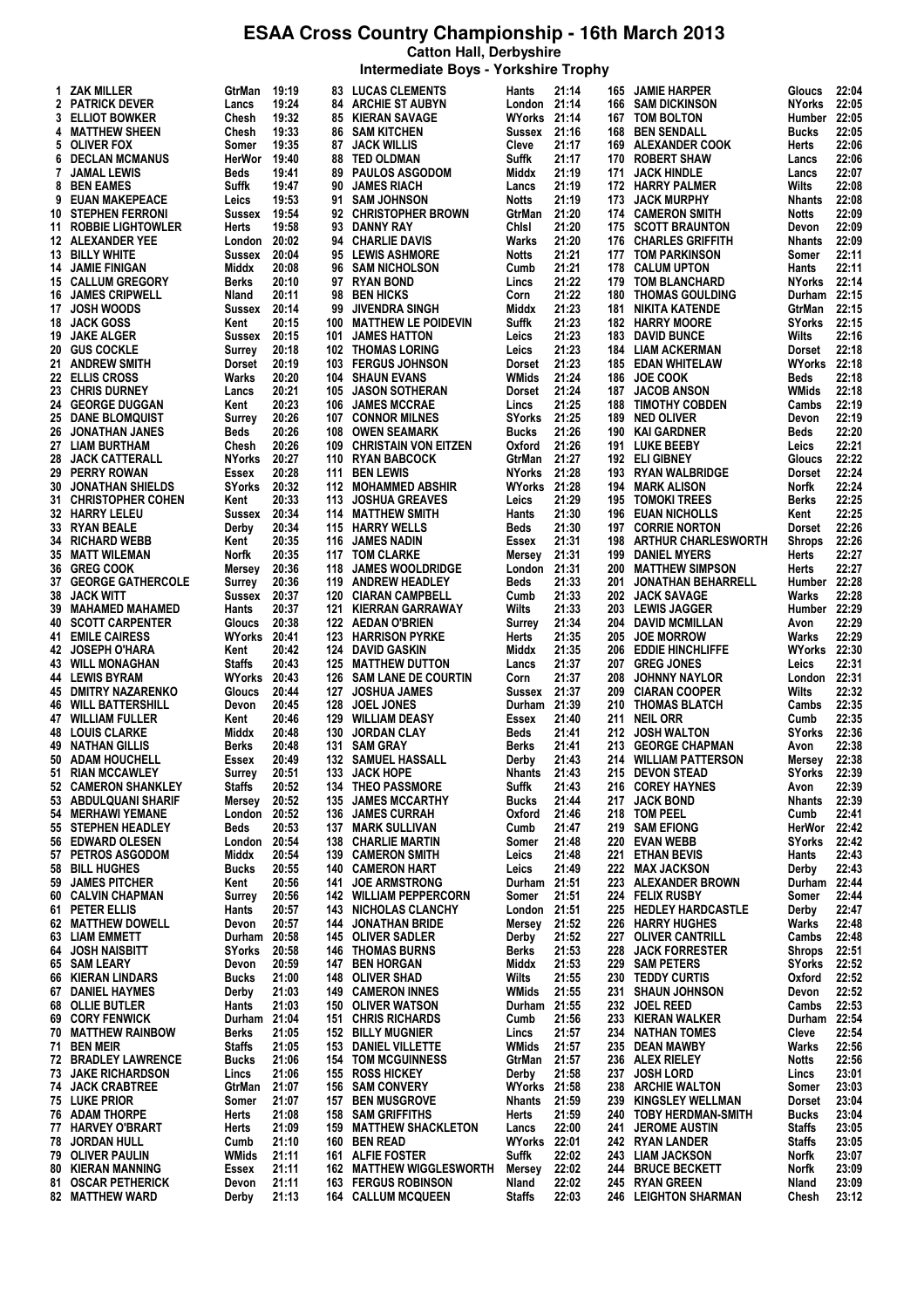**Intermediate Boys - Yorkshire Trophy**

| 247   JOSEPH THRUSH                     | Bucks            | 23:14          |    |                                      |                                    |          |
|-----------------------------------------|------------------|----------------|----|--------------------------------------|------------------------------------|----------|
| 248 JOSHUA TIMMINS                      | <b>WMids</b>     | 23:15          |    |                                      |                                    |          |
| 249 JACK RODWELL                        | Norfk            | 23:15          | 1  | <b>Sussex</b>                        | 10 13 17 19 32 38 (86 127 )        | 129 pts  |
| 250 ARTEM CHYMBAI                       | Cambs            | 23:17          | 2  | Kent                                 | 18 24 31 34 42 47 (59 196)         | 196 pts  |
| 251 JACK SPENCE                         | NYorks 23:22     |                | 3  | Surrey                               | 20 25 37 51 60 122 ()              | 315 pts  |
| 252 FINLEY WILKINSON                    | HerWor 23:25     |                | 4  | <b>Middlesex</b>                     | 14 48 57 89 99 124 (147)           | 431 pts  |
| 253 DANIEL RICKARDS                     | <b>Berks</b>     | 23:29          | 5  | <b>Bedfordshire</b>                  | 7 26 55 115 119 130 ( 186 190 )    | 452 pts  |
| 254   HAMISH MOULD                      | London $23:33$   |                | 6  | London                               | 12 54 56 84 118 143 (208 254)      | 467 pts  |
| <b>255 ROBERT MCDOUGALL</b>             | GtrMan           | 23:36          | 7  | <b>Hampshire and Vectis</b>          | 39 61 68 83 114 178 (221)          | 543 pts  |
| 256 JAMES TAPLEY<br>257 CHARLIE WHEELER | Cambs            | 23:38<br>23:39 | 8  | Lancashire                           | 2 23 90 125 159 170 ( 171 )        | 569 pts  |
| 258 GEORGE WHEELER                      | Nhants<br>Nhants | 23:40          | 9  | <b>West Yorkshire</b>                | 41 44 85 112 156 160 (185 206 )    | 598 pts  |
| 259 DANIEL WATLING                      | <b>Staffs</b>    | 23:43          | 10 | Leicestershire & Rutland             | 9 101 102 113 139 140 ( 191 207 )  | 604 pts  |
| 260 JORDAN STAMP                        | <b>Shrops</b>    | 23:44          | 11 | <b>Berkshire</b>                     | 15 49 70 131 146 195 (253)         | 606 pts  |
| 261 ED LASLETT                          | Corn             | 23:45          | 12 | Buckinghamshire                      | 58 66 72 108 135 168 (240 247 )    | 607 pts  |
| 262 JOSHUA COATES                       | Dorset           | 23:48          | 13 | <b>Greater Manchester</b>            | 1 74 92 110 154 181 (255)          | 612 pts  |
| 263   ARNOLD HEAL                       | HerWor 23:50     |                | 14 | <b>Derbyshire</b>                    |                                    |          |
| 264 JORDAN FORD                         | HerWor 23:51     |                |    |                                      | 33 67 82 132 145 155 (222 225 )    | 614 pts  |
| 265 DANIEL LENG                         | Nland            | 23:52          | 15 | Hertfordshire                        | 11 76 77 123 158 169 ( 199 200 )   | 614 pts  |
| <b>266 LUKE JONES</b>                   | Warks            | 23:57          | 16 | Devon                                | 46 62 65 81 175 189 (231)          | 618 pts  |
| 267 JACK CROOK                          | <b>Shrops</b>    | 24:01          | 17 | Merseyside                           | 36 53 117 144 162 214 ()           | 726 pts  |
| 268 JOSHUA GABLE                        | Oxford           | 24:05          | 18 | Durham                               | 63 69 128 141 150 180 (223 233 )   | 731 pts  |
| 269 JOHN SMITH                          | Cleve            | 24:07          | 19 | <b>Somerset</b>                      | 5 75 138 142 177 224 (238)         | 761 pts  |
| 270 JOSH SCHOFIELD                      | NYorks           | 24:08          | 20 | Suffolk                              | 8 88 100 134 161 277 (292)         | 768 pts  |
| 271 HARRY POWELL                        | Humber 24:10     |                | 21 | Cumbria                              | 78 96 120 137 151 211 (218 294 )   | 793 pts  |
| <b>272 LORENZO EDWARDS</b>              | Oxford           | 24:11          | 22 | <b>Dorset</b>                        | 21 103 105 184 193 197 (239 262 )  | 803 pts  |
| 273 NATHAN COX                          | Nland            | 24:12          | 23 | <b>South Yorkshire</b>               | 30 64 107 182 212 215 (220 229 )   | 810 pts  |
| 274 ALEX KEEN                           | Avon             | 24:15          | 24 | <b>Staffordshire</b>                 | 43 52 71 164 241 242 (259)         | 813 pts  |
| 275 BEN CLARIDGE                        | Oxford           | 24:18          | 25 | <b>West Midlands</b>                 | 79 104 149 153 187 248 ()          | 920 pts  |
| <b>276 BEN ROGERS</b>                   | Corn             | 24:20          | 26 | Warwickshire                         | 22 94 202 205 226 235 (266 278 )   | 984 pts  |
| 277 STANLEY COLLINS                     | Suffk            | 24:21          |    |                                      |                                    |          |
| 278 TOBY LUKEHURST                      | Warks            | 24:21          | 27 | <b>North Yorkshire</b>               | 28 111 166 179 251 270 (281)       | 1005 pts |
| 279   ALEX MUNRO<br>280 STEFAN BARNETT  | Oxford<br>Avon   | 24:24<br>24:25 | 28 | Northamptonshire                     | 133 157 173 176 217 257 (258 287 ) | 1113 pts |
| 281   GLEN IENT                         | NYorks 24:32     |                | 29 | Wiltshire                            | 121 148 172 183 209 290 ()         | 1123 pts |
| 282 JOSEPH ASHMORE                      | <b>Notts</b>     | 24:34          | 30 | Nottinghamshire                      | 91 95 174 236 282 285 (291 293 )   | 1163 pts |
| 283   DAMIAN RUTTERFORD                 | Cambs            | 24:37          | 31 | Norfolk                              | 35 194 243 244 249 286 ()          | 1251 pts |
| 284   TIM MORRIS                        | Chesh            | 24:37          | 32 | Oxfordshire                          | 109 136 230 268 272 275 (279)      | 1290 pts |
| 285 BEN HARDY                           | <b>Notts</b>     | 24:39          | 33 | <b>Hereford &amp; Worcestershire</b> | 6 219 252 263 264 296 (297 298 )   | 1300 pts |
| 286 SIMON WOOLLARD                      | Norfk            | 24:39          | 34 | Cornwall                             | 98 126 261 276 288 289 ()          | 1338 pts |
| 287 MATTHEW BROOKES                     | Nhants           | 24:45          | 35 | Cambridgeshire                       | 188 210 227 232 250 256 (283)      | 1363 pts |
| 288 JOSH TAPHOUSE                       | Corn             | 25:01          |    | <b>Channel Islands</b>               | 93 ( )                             |          |
| 289 MATTHEW ROBINSON                    | Corn             | 25:03          |    | Gloucestershire                      | 40 45 165 192 ( )                  |          |
| 290 ETHAN JONES                         | Wilts            | 25:03          |    | Shropshire                           | 198 228 260 267 ()                 |          |
| 291   SAM GOODWIN                       | <b>Notts</b>     | 25:04          |    | Cleveland                            | 87 234 269 295 ()                  |          |
| 292   SEBASTIAN ANTHONY                 | Suffk            | 25:12          |    | Essex                                | 29 50 80 116 129 ()                |          |
| 293 ALEXANDER BARLOW                    | <b>Notts</b>     | 25:14          |    |                                      |                                    |          |
| 294 JOSEPH SMITH                        | Cumb             | 25:16          |    | Lincolnshire                         | 73 97 106 152 237 ()               |          |
| 295 CALLUM MARTIN                       | Cleve            | 25:22          |    | Northumberland                       | 16 163 245 265 273 ()              |          |
| 296 PIERS MORELL                        | HerWor           | 25:50          |    | Avon                                 | 204 213 216 274 280 ()             |          |
| 297 NOAH-VINCENZ NOH                    | HerWor 26:01     |                |    | <b>Cheshire</b>                      | 3 4 27 246 284 ( )                 |          |
| 298 JACOB DARBY                         | HerWor 26:10     |                |    |                                      |                                    |          |
| 299 JOE BYRNE                           | Humber 26:17     |                |    |                                      |                                    |          |

Newcastle 900 Trophy - team with highest 8th counter (not including the first team)

Bedfordshire - 8th counter finished at position 190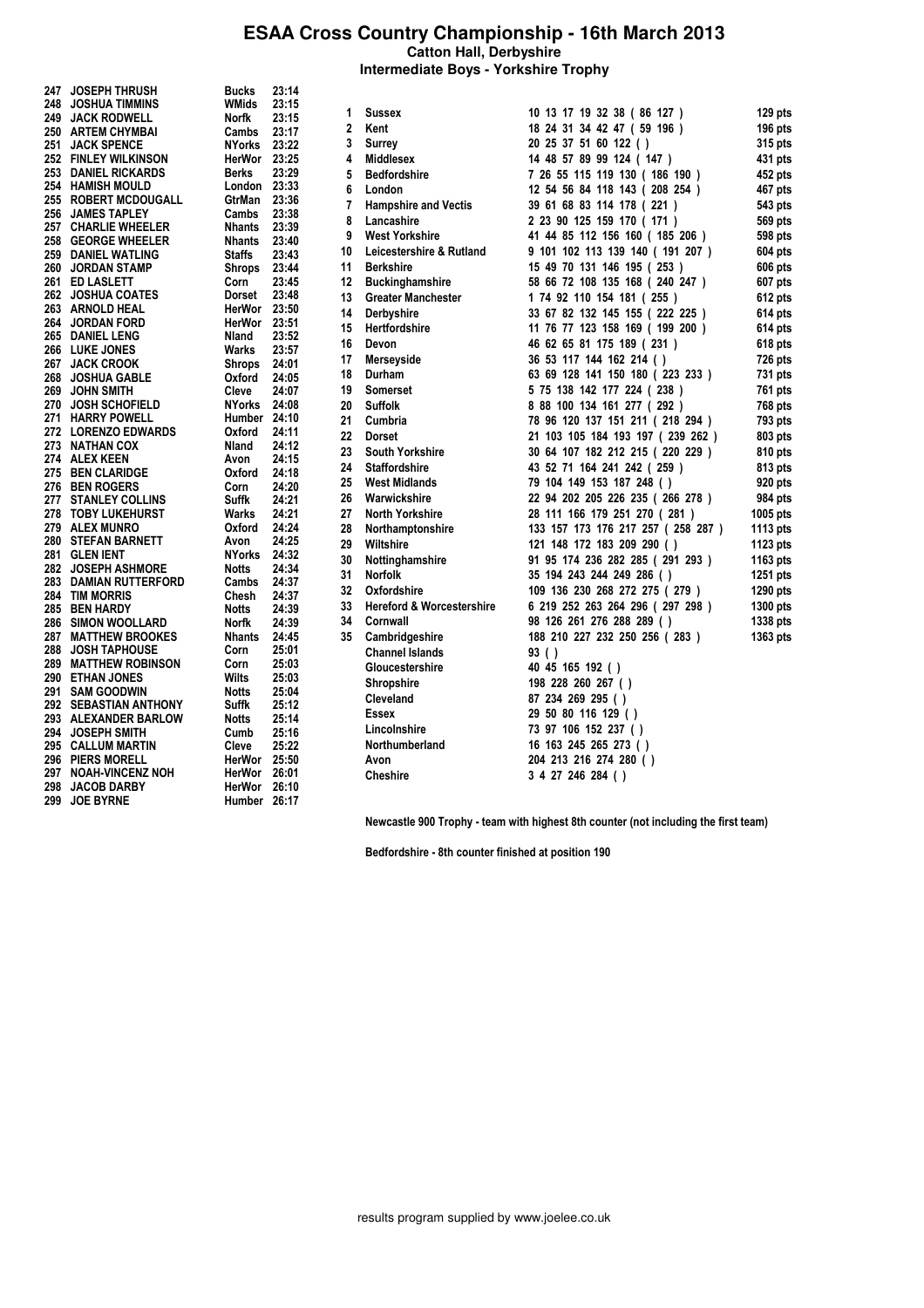**Catton Hall, Derbyshire**

| Intermediate Girls - Leicester Trophy |  |  |  |  |
|---------------------------------------|--|--|--|--|
|---------------------------------------|--|--|--|--|

|    | 1 ANNABEL MASON                                     | WYorks 12:58            |                |     | 83 MIA MOORE                                  | <b>NYorks</b>         | 14:49          |            | 165 JEMMA JONES                             | Somer                  | 15:36          |
|----|-----------------------------------------------------|-------------------------|----------------|-----|-----------------------------------------------|-----------------------|----------------|------------|---------------------------------------------|------------------------|----------------|
|    | 2 H KNOWLES-JONES                                   | GtrMan                  | 13:01          |     | <b>84 CAMERON VENTON</b>                      | Essex                 | 14:50          | 166        | <b>SIAN DRISCOLL</b>                        | Sussex                 | 15:36          |
|    | <b>3 BRONWEN OWEN</b>                               | <b>NYorks</b>           | 13:08          |     | <b>85 ANNA FAWCETT</b>                        | Durham 14:50          |                | 167        | <b>ROSIE MURTON</b>                         | Nland                  | 15:37          |
|    | 4 KATIE ROWE                                        | Chisi                   | 13:25          |     | <b>86 BETHANY BLACKWELL</b>                   | Lancs                 | 14:53          | 168        | <b>SOHIE ALDEN</b>                          | Norfk                  | 15:39          |
|    | 5 LYDIA TURNER                                      | Durham 13:27            |                |     | <b>87 LUCY ROBINSON</b>                       | <b>WYorks 14:54</b>   |                | 169        | <b>PHEOBE LAW</b>                           | Humber 15:40           |                |
|    | <b>6 CLAIRE WILSON</b>                              | Cambs                   | 13:28          | 88  | <b>ELLIE BAKER</b>                            | Herts                 | 14:54          | 170        | <b>ELLEN DOWNS</b>                          | GtrMan                 | 15:40          |
|    | 7 ROSIE JOHNSON                                     | Mersey                  | 13:33          | 89  | <b>MARTHA COYLE</b>                           | Sussex                | 14:54          | 171        | <b>ANINA ATKINSON</b>                       | SYorks                 | 15:40          |
| 8  | <b>GEMMA HOLLOWAY</b>                               | Essex                   | 13:36          | 90  | <b>JOSIE HARRISON</b>                         | Oxford                | 14:55          |            | 172 GRACE SMALLEY                           | Somer                  | 15:40          |
| 9  | <b>DAISY D'SANTOS</b>                               | Surrey                  | 13:38          |     | 91 ELLA SHIRLEY                               | Notts                 | 14:56          | 173        | <b>GRACE CUFF</b>                           | Cleve                  | 15:41          |
|    | 10 MARI SMITH                                       | Leics                   | 13:48          |     | 92 LAUREN RUSSELL                             | Beds                  | 14:56          |            | 174 KATIE GREEN                             | Cambs                  | 15:41          |
|    | 11 GEMMA SHEPPARD                                   | Wilts                   | 13:51          |     | 93 ROBYN WAUGH                                | Nland                 | 14:56          | 175        | <b>ABIGAIL COLEMAN</b>                      | Leics                  | 15:41          |
|    | <b>12 FELICITY JOHNSON</b>                          | Surrey                  | 13:51          |     | 94 LEAH PEPLOE<br>95 REBECCA KILLIP           | GtrMan                | 14:57          | 176        | ANNA WESTON                                 | Kent                   | 15:42          |
|    | 13 ISOBEL GLAISHER<br>14 LUCY HOLT                  | Dorset<br><b>Staffs</b> | 13:52<br>13:52 |     | 96 DANIELLE ELLIOTT                           | Middx<br>Durham 14:59 | 14:59          | 177<br>178 | <b>ELEN LINDSAY</b><br><b>JESS ISAACS</b>   | Wilts<br><b>NYorks</b> | 15:42<br>15:43 |
|    | <b>15 JESSICA BURGESS</b>                           | Essex                   | 13:54          |     | 97 STEVIE LAWRENCE                            |                       | 14:59          | 179        | <b>ELLIE TENNANT</b>                        | Suffk                  | 15:43          |
|    | <b>16 GEORGIA FEAR</b>                              | London                  | 13:56          |     | 98 HANNAH KNAPTON                             | Surrey<br>Hants       | 14:59          | 180        | <b>KATIE BENCH</b>                          | Bucks                  | 15:43          |
|    | <b>17 SIAN RAINSLEY</b>                             | WMids                   | 13:58          | 99  | <b>CATHERINE PODMORE</b>                      | GtrMan                | 15:00          | 181        | <b>ELIZABETH APSLEY</b>                     | GtrMan                 | 15:44          |
|    | <b>18 KATIE GERRARD</b>                             | Chesh                   | 13:58          | 100 | <b>JOSIE SAVILL</b>                           | Middx                 | 15:01          |            | <b>182 ISHER MANDER</b>                     | WMids                  | 15:45          |
|    | <b>19 MOLLIE WILLIAMS</b>                           | GtrMan                  | 14:00          | 101 | SOPHIE CHESTERMAN                             | Bucks                 | 15:03          | 183        | <b>FLO ARMITAGE-HOOLES</b>                  | London                 | 15:45          |
|    | 20 KATIE SOLIS                                      | Essex                   | 14:00          |     | 102 KIRSTY STANLEY                            | Wilts                 | 15:04          | 184        | <b>AMY BENNALLICK</b>                       | Corn                   | 15:47          |
|    | 21 HERMIONE SEYMOUR                                 | Wilts                   | 14:04          |     | 103 FLORENCE MCPATE                           | Nland                 | 15:04          | 185        | <b>LOUISE REDMOND</b>                       | <b>WYorks</b>          | 15:47          |
|    | 22 LYDIA HALLAM                                     | Essex                   | 14:05          | 104 | <b>LAUREN DAVIESBECKETT</b>                   | Derby                 | 15:04          | 186        | <b>EMILY HOLLIS</b>                         | Leics                  | 15:48          |
|    | 23 PHOEBE LAW                                       | Surrey                  | 14:06          |     | <b>105 CECILIE ANDERSEN</b>                   | Avon                  | 15:04          | 187        | <b>HARLEY WOOLER</b>                        | Kent                   | 15:48          |
|    | 24 CHARLOTTE TARA MURPHY                            | Cambs                   | 14:06          | 106 | <b>MARNIE WILSON</b>                          | Oxford                | 15:05          | 188        | <b>ELLIE CROWNSHAW</b>                      | SYorks                 | 15:49          |
|    | 25 REBEKAH WARD                                     | Lincs                   | 14:07          |     | 107 GEORGIA TUCKFIELD                         | Essex                 | 15:05          | 189        | <b>LOIS MEREDITH</b>                        | Oxford                 | 15:50          |
|    | <b>26 SARAH KERR</b>                                | Beds                    | 14:08          | 108 | <b>CHARLOTTE WICKENS</b>                      | Suffk                 | 15:05          | 190        | <b>TASMIN BOAM</b>                          | Derby                  | 15:50          |
|    | 27 HOLLY BROWN                                      | Somer                   | 14:09          |     | 109 YVONNE CHART                              | Corn                  | 15:05          | 191        | <b>EMILY DOWLE</b>                          | Gloucs                 | 15:52          |
| 28 | <b>MOLLY BETMEAD</b>                                | Lancs                   | 14:10          |     | 110 PHOEBE DODD                               | WMids                 | 15:05          |            | 192 RACHEL SECKL                            | London                 | 15:52          |
|    | 29 VICTORIA HISCOCK                                 | Essex                   | 14:12          |     | 111 KELLY RODD                                | Beds                  | 15:05          | 193        | <b>CHLOE BROAD</b>                          | Chesh                  | 15:55          |
|    | 30 AMY OLD                                          | Kent                    | 14:13          |     | 112 ELLA HUGHES                               | Notts                 | 15:06          | 194        | <b>ELIZABETH HARDCASTLE</b>                 | Lincs                  | 15:58          |
|    | 31 PHILIPPA CHAMBERS                                | Nland                   | 14:15          |     | 113 CHARLOTTE BAKER                           | Dorset                | 15:06          |            | <b>195 RACHEL BOURNE</b>                    | Durham 15:58           |                |
|    | <b>32 KATIE ASTIN</b>                               | Mersey                  | 14:15          |     | 114 FIAN SWEENEY                              | WMids                 | 15:08          | 196        | <b>FAYE BECKETT</b>                         | <b>WYorks</b>          | 15:58          |
|    | 33 ABBIE DONNELLY                                   | Lincs                   | 14:17          |     | 115 CHARLIE HEDLEY                            | Nland                 | 15:08          |            | <b>197 ALICE VENKATESAN</b>                 | Notts                  | 15:58          |
|    | <b>34 SIANNAH RAYMENT</b>                           | <b>Berks</b>            | 14:18          |     | 116 MARTHA ELLETT                             | Devon                 | 15:08          | 198        | <b>STEPH PARASKEVAS</b>                     | Sussex                 | 15:59          |
|    | <b>35 MARY HODGSON</b>                              | Lancs                   | 14:19          |     | 117 ALICE CHANDLER                            | Surrey                | 15:09          | 199        | <b>LAUREN CHURCH</b>                        | Berks                  | 15:59          |
|    | <b>36 AMELIA BARRETT</b>                            | Essex                   | 14:20          | 118 | <b>JESSICA CHAPMAN</b>                        | Humber 15:09          |                | 200        | <b>RACHEL PARLOUR</b>                       | Herts                  | 16:00          |
|    | 37 HANNAH NUTTALL                                   | Leics                   | 14:20          |     | 119 HOLLIE HINDLEY                            | Middx                 | 15:09          | 201        | ELLIE NUTTALL                               | Corn                   | 16:00          |
|    | <b>38 SOPHIE MARKWICK</b>                           | Sussex                  | 14:20          |     | 120 CHRISTIANA PAIN                           | NYorks                | 15:09          | 202        | <b>ALICE WRIGHT</b>                         | Oxford                 | 16:01          |
|    | <b>39 ELISE FOSTER-BROWN</b>                        | Middx                   | 14:21          | 121 | <b>SARAH CHAPMAN</b>                          | Berks                 | 15:10          | 203        | <b>ABBIE HINE</b>                           | Dorset                 | 16:01          |
|    | <b>40 PHILIPPA STONE</b>                            | Cleve                   | 14:21          |     | 122 VICTORIA SAYER                            | Middx                 | 15:10          | 204        | <b>BEATRICE AUSTIN</b>                      | Berks                  | 16:02          |
|    | <b>41 ELEANOR CURRAN</b>                            | <b>SYorks</b>           | 14:22          | 123 | <b>MARTHA CLAPP</b>                           | Leics                 | 15:11          | 205        | NIXIE TURNER                                | HerWor                 | 16:02          |
|    | 42 CHARLOTTE CAYTON-SMITH                           | Corn                    | 14:22          |     | <b>124 GEORGIA CLARKE</b>                     | Notts                 | 15:11          | 206        | <b>KATE DREW</b>                            | Somer                  | 16:03          |
|    | 43 HANNAH COX                                       | Leics                   | 14:23          |     | 125 GEMMA WILDASH                             | Hants                 | 15:14          | 207        | <b>ISOBEL FOUND</b>                         | Herts                  | 16:03          |
|    | <b>44 KIRSTY GODDARD</b>                            | <b>Nhants</b>           | 14:23          |     | 126 ELLIE CZURA                               | Hants                 | 15:15          | 208        | <b>FRANCESCA ASHWORTH</b>                   | <b>Nhants</b>          | 16:03          |
|    | <b>45 ROSIE DALE</b>                                | Lancs                   | 14:23          |     | 127 KATE VINE                                 | Devon                 | 15:16          | 209        | <b>REBECCA HERRING</b>                      | Derby                  | 16:04          |
|    | <b>46 ELIZABETH SMITH</b>                           | Chesh                   | 14:25          |     | 128 DANIELLE BOOTH                            | Derby                 | 15:17          |            | 210 HANNAH CAMPION                          | WMids                  | 16:04          |
|    | <b>47 MEGAN MCDONALD</b>                            | Warks                   | 14:26          |     | 129 SOPHIA CLIFFE                             | <b>Bucks</b>          | 15:18          | 211        | <b>PHOEBE BAKER</b>                         | Norfk                  | 16:05          |
|    | <b>48 HANNAH MORTON</b><br><b>49 SOPHIA BRENNAN</b> | <b>Bucks</b>            | 14:28          |     | 130 REBECCA BUCHANAN                          | Cumb                  | 15:18          |            | 212 ALICIA FOUND                            | Herts                  | 16:05          |
|    | 50 AIMEE PRATT                                      | Mersey<br>GtrMan        | 14:29<br>14:31 |     | 131 AMBER TOWNS<br>132 EMILY REEVES           | GtrMan<br>Surrey      | 15:19<br>15:20 | 213        | <b>ELEN FALKINGHAM</b><br>214 IMOGEN EMMETT | Somer<br>Hants         | 16:05<br>16:05 |
|    | 51 AMY HINCHLY                                      | Chesh                   | 14:32          |     | 133 REBECCA ELPHICK                           | Sussex 15:20          |                |            | 215 DESPINA ASLAM                           | Middx                  | 16:05          |
|    | 52 POPPY TANK                                       | Devon                   | 14:32          |     | 134 ANNABEL CLOVER                            | Berks                 | 15:20          |            | 216 ADELAIDE WICKHAM                        | Oxford                 | 16:06          |
|    | 53 CAELIDH ROSS                                     | <b>Notts</b>            | 14:33          |     | 135 ELLIE WELCH                               | Nhants                | 15:21          |            | 217 KATIE PLUMMER                           | HerWor                 | 16:06          |
|    | 54 SOPHIE TARVER                                    | Mersev                  | 14:33          | 136 | HANNAH GAUNT                                  | Devon                 | 15:21          | 218        | <b>PENNY OLIVER</b>                         | WMids                  | 16:07          |
|    | 55 CHARLOTTE SLACK                                  | <b>SYorks</b>           | 14:34          | 137 | HANNAH RIDLEY                                 | Beds                  | 15:21          |            | 219 AMIE BUTTLE                             | Dorset                 | 16:07          |
|    | 56 LEAH MELVIN                                      | Kent                    | 14:34          | 138 | <b>EMILY MOYES</b>                            | Suffk                 | 15:21          | 220        | <b>JESSICA HEATH</b>                        | <b>Staffs</b>          | 16:08          |
|    | 57 SOPHIE MONTGOMERY                                | Durham 14:35            |                | 139 | <b>JOANNE TAYLOR</b>                          | Avon                  | 15:22          | 221        | <b>SOPHIE SPENCER</b>                       | WYorks                 | 16:08          |
| 58 | <b>JENNIFER WILLISON</b>                            | Derby                   | 14:35          |     | <b>140 LUCY WILLIAMSON</b>                    | <b>WYorks 15:22</b>   |                |            | 222 CLARA PETTITT                           | Chesh                  | 16:09          |
|    | 59 TESS MASSELINK                                   | Corn                    | 14:35          |     | <b>141 LUCY LENNON</b>                        | Lancs                 | 15:23          |            | 223 CLARE JONES                             | NYorks                 | 16:09          |
|    | <b>60 ELOISE DAVISON</b>                            | <b>Bucks</b>            | 14:36          |     | <b>142 MILLIE NEWTON</b>                      | Derby                 | 15:24          | 224        | <b>FIONA BASHAM</b>                         | London                 | 16:10          |
|    | 61 REBECCA COOPE                                    | <b>WYorks 14:37</b>     |                |     | <b>143 LEAH HARRIS</b>                        | Sussex                | 15:25          | 225        | <b>ELIZABETH PARRY</b>                      | Herts                  | 16:10          |
|    | <b>62 KATIE GRINYER</b>                             | Avon                    | 14:37          |     | <b>144 ESTHER LUTZ-DAVIES</b>                 | Sussex                | 15:25          | 226        | <b>FRANCESCA FITZGERALD</b>                 | Somer                  | 16:10          |
|    | 63 ROSE ELLIS                                       | Sussex                  | 14:37          |     | <b>145 MOLLY WEBSTER</b>                      | NYorks                | 15:25          | 227        | <b>EMMA WATTS</b>                           | Suffk                  | 16:12          |
|    | <b>64 GEORGIA HANNAM</b>                            | Lancs                   | 14:37          |     | <b>146 AMALIA EDWARDS</b>                     | Beds                  | 15:25          | 228        | <b>MOLLIE HANSFORD</b>                      | Dorset                 | 16:12          |
|    | <b>65 REBEKAH PANTONY</b>                           | Surrey                  | 14:38          | 147 | <b>JESSICA MONK</b>                           | Avon                  | 15:25          | 229        | <b>FREYA DAVIS</b>                          | Hants                  | 16:12          |
|    | 66 ISABEL BRADLEY                                   | Shrops                  | 14:40          |     | <b>148 FLORENCE ST'-SEILERS</b>               | Herts                 | 15:25          | 230        | <b>ALEX PHILLIPS</b>                        | Dorset                 | 16:13          |
|    | <b>67 DANIELLE WEBB</b>                             | Mersey                  | 14:40          | 149 | <b>ELEANOR DAGLISH</b>                        | Durham                | 15:25          | 231        | <b>EMMA TAYLOR</b>                          | Avon                   | 16:14          |
|    | 68 REBECCA FIRTH                                    | WYorks 14:40            |                |     | <b>150 ANNA MYERS</b>                         | Kent                  | 15:26          | 232        | <b>JESSICA DEWSBURY</b>                     | Lincs                  | 16:14          |
|    | 69 VICTORIA WEIR                                    | Devon                   | 14:41          |     | <b>151 CECILY BROWNE</b>                      | Nland                 | 15:27          | 233        | <b>NATASHA CLOWES</b>                       | Staffs                 | 16:14          |
|    | 70 ANNA SHARP                                       | Hants                   | 14:43          |     | <b>152 EMMA WORTLEY</b>                       | Cleve                 | 15:27          |            | 234 CATHERINE BROSTER                       | Norfk                  | 16:14          |
|    | 71 LUCY SNELSON                                     | Chesh                   | 14:45          | 153 | <b>NATELEY CONNOR</b>                         | Herts                 | 15:29          |            | 235 ABIGAIL FOX                             | Kent                   | 16:16          |
|    | 72 REBECCA FLANAGAN                                 | Lancs                   | 14:45          |     | <b>154 EMMA DELGADO</b>                       | Bucks                 | 15:29          | 236        | <b>ALICE CHEVERTON</b>                      | Suffk                  | 16:18          |
|    | <b>73 LILLY COWARD</b>                              | Kent                    | 14:46          |     | <b>155 ANNE KENCHINGTON</b>                   | WMids                 | 15:29          |            | 237 ELLA HEARNE                             | Dorset                 | 16:18          |
|    | 74 HELENA KEENAN                                    | Leics                   | 14:47          |     | <b>156 HARRIET LORD</b>                       | Somer                 | 15:30          |            | 238 ABBIE GRAY                              | Mersey                 | 16:19          |
|    | <b>75 LUCY CARTER</b>                               | Middx                   | 14:48          |     | <b>157 AMY ELIAS</b>                          | HerWor 15:30          |                | 239        | <b>ELLIE DRAKE</b>                          | Norfk                  | 16:19          |
|    | <b>76 CAITLIN STEWART</b>                           | Hants                   | 14:48          | 158 | <b>EMMA BARRACLOUGH</b>                       | Bucks                 | 15:31          | 240        | <b>AISLING RUFF</b>                         | Cambs                  | 16:20          |
|    | <b>77 SOPHIE BURNETT</b>                            | Durham 14:48            |                |     | 159 ZOE LLLIS                                 | London 15:32          |                | 241        | <b>EMILY MOSS</b>                           | Gloucs                 | 16:20          |
|    | <b>78 KATHRYN DITTON</b>                            | Surrey                  | 14:49          | 160 | <b>MILLIE HOWARD</b>                          | <b>NYorks</b>         | 15:32          |            | 242 LORNA MAGRATH                           | Norfk                  | 16:21          |
|    | <b>79 VICTORIA MOBLEY</b>                           | Oxford                  | 14:49          |     | 161 LAUREN WOODHALL                           | NYorks                | 15:32          |            | <b>243 ELLIE RAVENSCROFT</b>                | HerWor                 | 16:21          |
|    | <b>80 NIAMH BRIDSON HUBBARD</b>                     | Kent                    | 14:49          |     | <b>162 LAUREN MCCARTHY</b>                    | Hants                 | 15:33          |            | 244 ELLIE HUNTER                            | Avon                   | 16:22          |
|    | <b>81 GRACE MADDOX</b><br>82 ROSIE STREET           | Lancs<br><b>Bucks</b>   | 14:49<br>14:49 |     | 163 ELLIE DOOLAN<br><b>164 SIOBHAN TAYLOR</b> | London 15:33<br>WMids | 15:33          |            | 245 YASMIN RYDER<br>246 JENNY KLEIN         | Berks<br>HerWor        | 16:24<br>16:24 |
|    |                                                     |                         |                |     |                                               |                       |                |            |                                             |                        |                |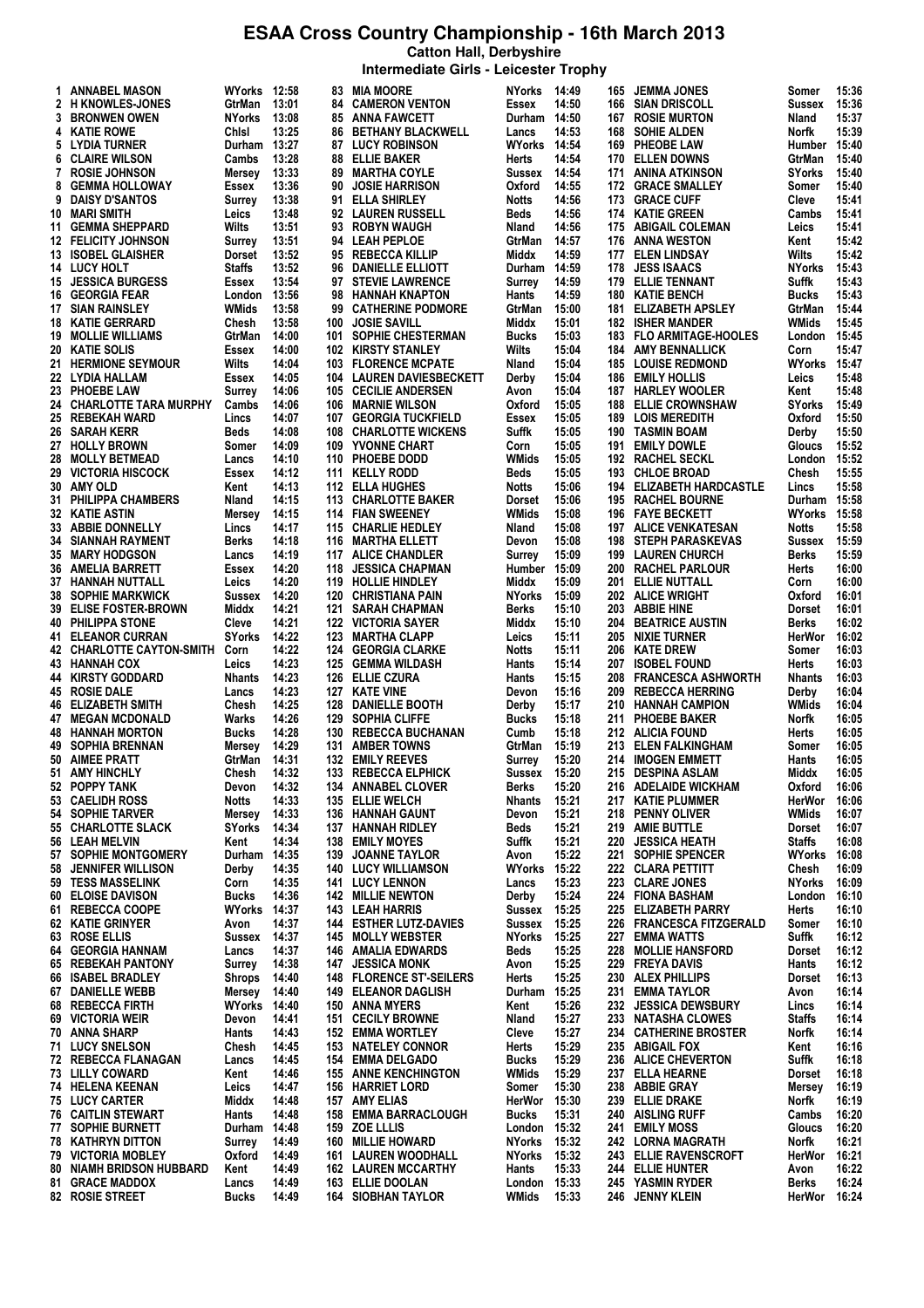**Catton Hall, Derbyshire Intermediate Girls - Leicester Trophy**

313 ELIZABETH EVANS

328 PASSY GODDARD

MOLLY O'DONNELL Suffk 17:09<br>IZZY SHARROCK Cumb 17:10 302 IZZY SHARROCK Cumb 17:10<br>303 GRACE LAVELLE Wilts 17:12 **GRACE LAVELLE Wilts**<br>1931 FLAVELLE MONTES SYONS 304 HOLLY BROOKES SYorks 17:14<br>305 ISABELLE HEATH HerWor 17:15 305 ISABELLE HEATH HerWor 17:15 306 HEAVEN MARSH Cleve 17:15 307 MAISIE ELLIOTT SYorks 17:20<br>308 CHLOE SCAPLEHORN Berks 17:25 CHLOE SCAPLEHORN Berks 17:25<br>SOPHIE TAYLOR SYorks 17:26 309 SOPHIE TAYLOR SYorks 17:26<br>310 GEMMA VAUGHAN Nhants 17:29 310 GEMMA VAUGHAN Nhants 17:29<br>311 ELISE ATKINSON Humber 17:29 311 ELISE ATKINSON Humber 17:29<br>312 BETHAN THOMAS Durham 17:31 312 BETHAN THOMAS Durham 17:31<br>313 FI IZABETH EVANS Humber 17:33

314 SALLY JOYCE Shrops 17:41<br>315 REBECCA PALMER Cleve 17:50 315 REBECCA PALMER Cleve 17:50<br>316 ISABELLE RAYNER Oxford 17:50 316 ISABELLE RAYNER Oxford 17:50<br>317 BETHANY DAVIES Notts 17:59 31 BETHANY DAVIES<br>317:59 SOPHIE CURZON<br>317:02 Shrops 18:02

318 SOPHIE CURZON Shrops<br>
319 NICOLE JEFFRIES Cumb 319 NICOLE JEFFRIES Cumb 18:03<br>320 RACHEL CHANDLER Warks 18:04 320 RACHEL CHANDLER Warks 18:04<br>321 SOPHIE DOBEDOE Warks 18:07 321 SOPHIE DOBEDOE Warks 18:07<br>322 CHARLOTTE STYLES Gloucs 18:10 CHARLOTTE STYLES Gloucs 18:10<br>KIRSTY WILLIAMS Lincs 18:17 323 KIRSTY WILLIAMS Lincs 18:17<br>324 NICOLE BAILEY HerWor 18:17 NICOLE BAILEY<br>322 BETH BARLEY Humber 18:22 325 BETH BARLEY Humber 18:22 326 EMILY GRAPES Cambs 18:24<br>327 CAROLINE FUREY Warks 18:43 CAROLINE FUREY Warks 18:43<br>PASSY GODDARD Shrops 18:48

| 247          | <b>ELIZABETH COOPER</b>                       | Norfk                 | 16:27          | 329            | <b>CAMILLE STANLEY</b>               | <b>Wilts</b> | 19:28                             |           |
|--------------|-----------------------------------------------|-----------------------|----------------|----------------|--------------------------------------|--------------|-----------------------------------|-----------|
| 248          | <b>NICOLE JOHNSON</b>                         | <b>Nhants</b>         | 16:28          |                | 330 CARA WOODRUFF                    | Warks        | 20:04                             |           |
| 249          | <b>GRACE JEFFREY</b>                          | Cumb                  | 16:29          |                | 331 EMILY BAKER                      | Warks        | 20:25                             |           |
|              | <b>250 CHARLOTTE GEORGE</b>                   | Wilts                 | 16:29          | 1              | <b>Essex</b>                         |              | 8 15 20 22 29 36 (84 107 )        | $130$ pts |
| 251          | <b>MAISIE DUCKWORTH</b>                       | <b>Staffs</b>         | 16:29          | 2              | <b>Surrey</b>                        |              |                                   |           |
|              | <b>252 CHARLOTTE KELLY</b>                    | <b>Beds</b>           | 16:31          |                |                                      |              | 9 12 23 65 78 97 ( 117 132 )      | 284 pts   |
|              | <b>253 HAYLEY TOWNEND</b>                     | SYorks                | 16:32          | 3              | Lancashire                           |              | 28 35 45 64 72 81 (86 141 )       | 325 pts   |
|              | 254 REBECCA PEDLEY                            | Cambs                 | 16:32          | 4              | <b>Greater Manchester</b>            |              | 2 19 50 94 99 131 ( 170 181 )     | 395 pts   |
|              | 255 HOLLY BARNETT                             | Shrops                | 16:33          | 5              | Merseyside                           |              | 7 32 49 54 67 238 ( 273 )         | 447 pts   |
|              | 256 CHARLOTTE PEACH                           | Notts                 | 16:33          | 6              | Leicestershire & Rutland             |              | 10 37 43 74 123 175 ( 186 298 )   | 462 pts   |
| 257          | <b>GEORGIA DARWENT</b>                        | Nland                 | 16:33          | $\overline{7}$ | Durham                               |              | 5 57 77 85 96 149 ( 195 312 )     | 469 pts   |
| 258          | <b>JASMINE HAYWARD</b>                        | Suffk                 | 16:34          | 8              | <b>West Yorkshire</b>                |              | 1 61 68 87 140 185 ( 196 221 )    | 542 pts   |
|              | <b>259 CHLOE ADAMS</b>                        | <b>Staffs</b><br>Cumb | 16:34<br>16:35 | 9              | <b>Middlesex</b>                     |              | 39 75 95 100 119 122 (215)        | 550 pts   |
| 261          | <b>260 SOPHIE SEDDON</b><br><b>EMMA JONES</b> | Avon                  | 16:35          | 10             | Kent                                 |              | 30 56 73 80 150 176 ( 187 235 )   | 565 pts   |
|              | 262 GEMMA CLARK                               | Cleve                 | 16:36          | 11             | <b>Buckinghamshire</b>               |              | 48 60 82 101 129 154 (158 180)    | 574 pts   |
| 263          | <b>SARAH GRIFFITHS</b>                        | <b>Staffs</b>         | 16:36          | 12             | <b>Cheshire</b>                      |              | 18 46 51 71 193 222 (269 270 )    |           |
| 264          | <b>RACHEL LONGSTRETH</b>                      | Gloucs                | 16:37          |                |                                      |              |                                   | 601 pts   |
| 265          | <b>CLARE PETRIE</b>                           | Cumb                  | 16:37          | 13             | <b>Sussex</b>                        |              | 38 63 89 133 143 144 ( 166 198 )  | 610 pts   |
| 266          | <b>EMILY STRICKLAND</b>                       | Suffk                 | 16:38          | 14             | <b>Hampshire and Vectis</b>          |              | 70 76 98 125 126 162 ( 214 229 )  | 657 pts   |
| 267          | <b>JODIE BEDDOW</b>                           | Shrops                | 16:38          | 15             | Northumberland                       |              | 31 93 103 115 151 167 (257)       | 660 pts   |
| 268          | <b>LAUREN JONES</b>                           | Humber                | 16:39          | 16             | <b>North Yorkshire</b>               |              | 3 83 120 145 160 161 ( 178 223 )  | 672 pts   |
| 269          |                                               | Chesh                 | 16:39          | 17             | <b>West Midlands</b>                 |              | 17 110 114 155 164 182 (210 218)  | 742 pts   |
| 270          | <b>LUCY SCOTT</b>                             | Chesh                 | 16:40          | 18             | <b>Bedfordshire</b>                  |              | 26 92 111 137 146 252 (283 288)   | 764 pts   |
| 271          | <b>ZOEY GARLICK</b>                           | <b>Nhants</b>         | 16:40          | 19             | Devon                                |              | 52 69 116 127 136 289 ()          | 789 pts   |
| 272          | <b>KLARA MOOLMAN</b>                          | Norfk                 | 16:44          | 20             | Derbyshire                           |              | 58 104 128 142 190 209 (276)      | 831 pts   |
| 273          | <b>HANNAH DELANEY</b>                         | Mersey                | 16:44          | 21             | Nottinghamshire                      |              | 53 91 112 124 197 256 (274 317 )  | 833 pts   |
| 274          | <b>EMMA CUNDY</b>                             | Notts                 | 16:44          | 22             | Wiltshire                            |              | 11 21 102 177 250 299 (303 329)   | 860 pts   |
| 275          | <b>CHARLIE EGAN</b>                           | <b>Staffs</b>         | 16:45          |                |                                      |              |                                   |           |
|              | 276 OLIVIA MAIR                               | Derby                 | 16:45          | 23             | Cornwall                             |              | 42 59 109 184 201 286 ()          | 881 pts   |
| 277          | <b>SOPHIE NASH</b>                            | Avon                  | 16:45          | 24             | Oxfordshire                          |              | 79 90 106 189 202 216 (316)       | 882 pts   |
| 278          | <b>ABBEY WINTERBURN</b>                       | Herts                 | 16:45          | 25             | Avon                                 |              | 62 105 139 147 231 244 (261 277 ) | 928 pts   |
| 279          | <b>JESSICA PEAT</b>                           | Gloucs                | 16:46          | 26             | London                               |              | 16 159 163 183 192 224 ()         | 937 pts   |
| 280          | <b>GEORGIA GIBBS</b>                          | Lincs                 | 16:48          | 27             | <b>Berkshire</b>                     |              | 34 121 134 199 204 245 (294 308)  | 937 pts   |
| 281          | <b>CHARLOTTE MURPHY</b>                       | <b>Nhants</b>         | 16:50          | 28             | <b>Somerset</b>                      |              | 27 156 165 172 206 213 (226 293 ) | 939 pts   |
| 282          | <b>MADELINE WONG</b>                          | Shrops                | 16:51          | 29             | Cambridgeshire                       |              | 6 24 174 240 254 292 (326)        | 990 pts   |
| 283          | <b>JASMIN WATSON</b>                          | Beds                  | 16:51          | 30             | <b>Dorset</b>                        |              | 13 113 203 219 228 230 (237)      | 1006 pts  |
| 284          | <b>ROSEMARY PAULING</b>                       | Warks                 | 16:52          | 31             | <b>Hertfordshire</b>                 |              | 88 148 153 200 207 212 (225 278 ) | 1008 pts  |
| 285          | EMMA BOND                                     | <b>Nhants</b>         | 16:52          | 32             | <b>South Yorkshire</b>               |              | 41 55 171 188 253 304 (307 309 )  | 1012 pts  |
| 286          | <b>MARTHA CARLISLE</b>                        | Corn                  | 16:55          |                |                                      |              |                                   |           |
| 287          | <b>EMILY MCMILLAN</b>                         | Cumb                  | 16:56          | 33             | Lincolnshire                         |              | 25 33 194 232 280 296 (323)       | 1060 pts  |
| 288          | <b>KATY CASTERTON</b>                         | Beds                  | 16:58          | 34             | <b>Suffolk</b>                       |              | 108 138 179 227 236 258 (266 301) | 1146 pts  |
| 289          | <b>DANI JEWELL</b>                            | Devon                 | 17:01          | 35             | Northamptonshire                     |              | 44 135 208 248 271 281 (285 310)  | 1187 pts  |
| 290          | <b>GEORGIA BRIGGS</b>                         | Humber 17:02          |                | 36             | Cleveland                            |              | 40 152 173 262 295 306 (315)      | 1228 pts  |
| 291          | <b>NATALIE BEADLE</b>                         | Cumb                  | 17:02          | 37             | <b>Staffordshire</b>                 |              | 14 220 233 251 259 263 (275 )     | 1240 pts  |
|              | 292 ELLA BLAKE                                | Cambs                 | 17:03          | 38             | <b>Norfolk</b>                       |              | 168 211 234 239 242 247 (272)     | 1341 pts  |
|              | <b>293 CHARLOTTE ROGERS</b>                   | Somer                 | 17:04          | 39             | <b>Hereford &amp; Worcestershire</b> |              | 157 205 217 243 246 305 (324)     | 1373 pts  |
|              | <b>294 CHLOE HAYES</b>                        | <b>Berks</b>          | 17:05          | 40             | Humberside                           |              | 118 169 268 290 300 311 (313 325) | 1456 pts  |
|              | 295 ISABEL PEARSE                             | Cleve                 | 17:05          | 41             | Cumbria                              |              | 130 249 260 265 287 291 (302 319) | 1482 pts  |
| 296          | <b>EMILY MCRAE</b>                            | Lincs                 | 17:06          | 42             | <b>Shropshire</b>                    |              | 66 255 267 282 314 318 (328)      | 1502 pts  |
| 297          | <b>EMMA MEECHAN-JONES</b>                     | Gloucs                | 17:06          |                |                                      |              |                                   |           |
| 298          | <b>BETHANY ELLIS</b>                          | Leics                 | 17:06          | 43             | Gloucestershire                      |              | 191 241 264 279 297 322 ()        | 1594 pts  |
| 299          | <b>HANNAH THOMAS</b><br><b>SASKIA LEWIS</b>   | Wilts<br>Humber 17:08 | 17:08          | 44             | Warwickshire                         |              | 47 284 320 321 327 330 (331)      | 1629 pts  |
| 300 -<br>301 | <b>MOLLY O'DONNELL</b>                        | Suffk                 | 17:09          |                |                                      |              |                                   |           |
|              |                                               |                       |                |                |                                      |              |                                   |           |

R Brown Trophy - team with highest 8th counter (not including the first team)

Surrey - 8th counter finished at position 132

results program supplied by www.joelee.co.uk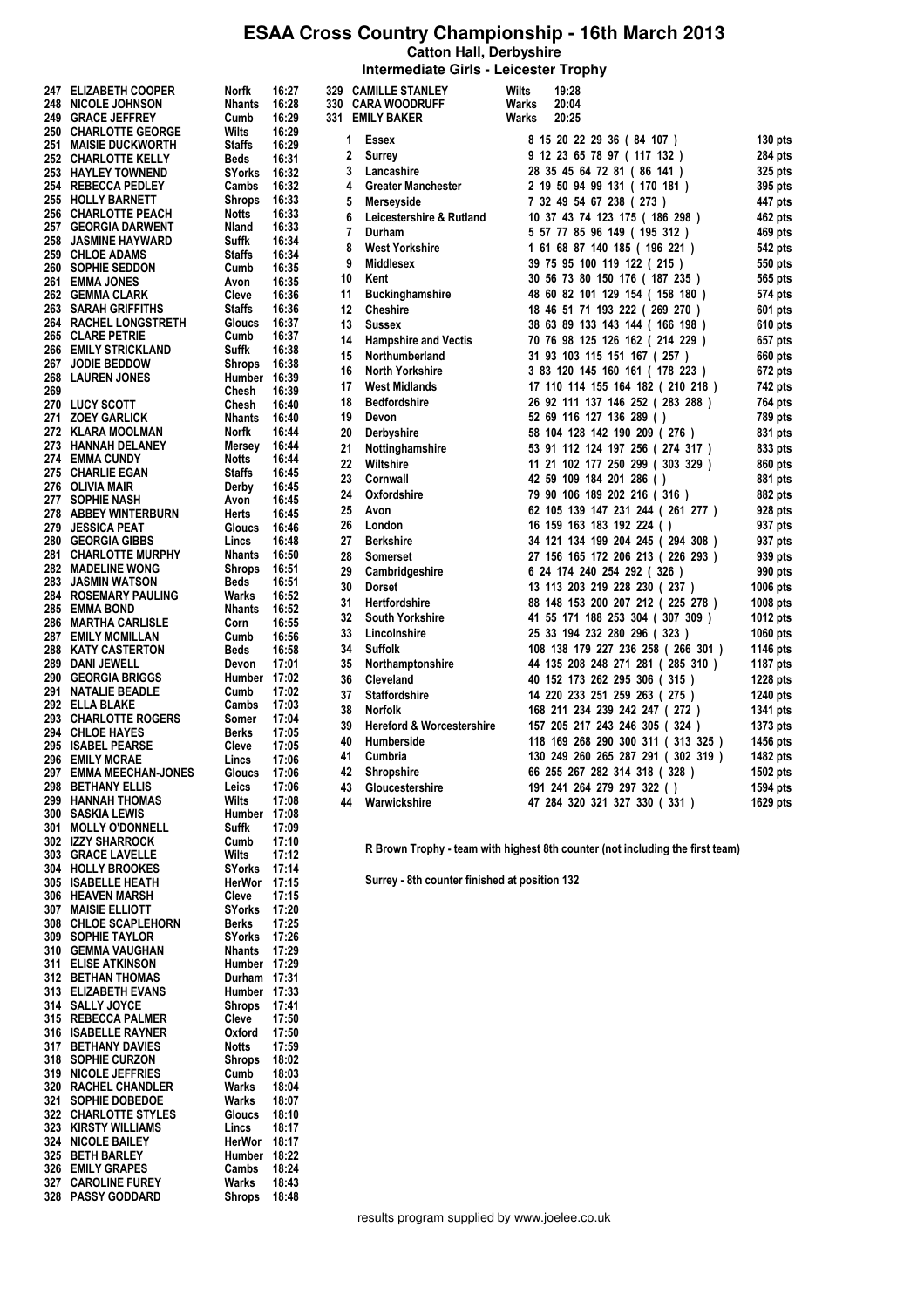**Catton Hall, Derbyshire**

|  |  | Junior Boys - Chesterfield Trophy |  |  |
|--|--|-----------------------------------|--|--|
|--|--|-----------------------------------|--|--|

| 1. | <b>BEN DIJKSTRA</b>              | Leics               | 14:15 |     | <b>83 JACK LENEHAN</b>      | Mersey              | 16:05 |     | 165 REECE CURTIS          | Cleve         | 16:42 |
|----|----------------------------------|---------------------|-------|-----|-----------------------------|---------------------|-------|-----|---------------------------|---------------|-------|
|    | 2 TOM DODD                       | WMids               | 14:26 |     | <b>84 CAMERON PERKINS</b>   | Wilts               | 16:05 | 166 | DANIEL EVANS              | Derby         | 16:42 |
|    | 3 HUGO MILNER                    | Derby               | 14:37 |     | <b>85 DANIEL SLATER</b>     | Mersey              | 16:05 | 167 | <b>JONNY ANDERSON</b>     | Nland         | 16:42 |
|    | 4 ISAAC AKERS                    | Leics               | 14:38 |     | <b>86 KIERAN HEDLEY</b>     | Nland               | 16:06 | 168 | <b>DOMINIC MURPHY</b>     | <b>Bucks</b>  | 16:43 |
|    | 5 ALFIE THOMPSON                 | Leics               | 14:43 |     | <b>87 LUKE COLES</b>        | Oxford              | 16:06 | 169 | <b>DANIEL ARBIDE</b>      | Cambs         | 16:43 |
|    | <b>6 ROBERT ETHERINGTON</b>      | <b>WYorks 14:48</b> |       |     | 88 HUGH SADLER              | Avon                | 16:08 | 170 | <b>SAM BARTON</b>         | Beds          | 16:43 |
| 7  | <b>JACK BOSWELL</b>              | Hants               | 14:52 | 89  | <b>HENRY MCCANN</b>         | Surrey              | 16:09 | 171 | <b>SAM WARDLE</b>         | GtrMan        | 16:44 |
|    | <b>ALASDAIR KINLOCH</b>          |                     |       |     |                             |                     |       |     |                           |               |       |
| 8  |                                  | Kent                | 14:56 | 90  | <b>JAMES PHILPOTT</b>       | Herts               | 16:09 |     | 172 WILLIAM DRAPER-BARR   | HerWor        | 16:44 |
| 9  | <b>ROB HUCKLE</b>                | Cambs               | 15:02 |     | 91 IVO BROWN                | Oxford              | 16:09 | 173 | <b>ALEX BOTTERILL</b>     | <b>NYorks</b> | 16:44 |
|    | 10 JAMIE GOODGE                  | Kent                | 15:05 |     | 92 ALEXANDER BROWN          | Durham 16:09        |       |     | 174 THOMAS GOSTELOW       | Leics         | 16:44 |
|    | 11 GEORGE MILLS                  | NYorks              | 15:12 |     | 93 TOM BOURNE               | <b>Dorset</b>       | 16:10 |     | 175 SCOTT ROWATT          | Kent          | 16:44 |
|    | 12 ARCHIE DAVIS                  | Sussex              | 15:15 |     | 94 LEWIS STERNKOPF          | HerWor 16:10        |       | 176 | <b>ANDREW MOFFAT</b>      | Lancs         | 16:44 |
|    | <b>13 TOM ANGELL</b>             | Beds                | 15:18 |     | 95 JAMES BRENNAN            | Herts               | 16:10 |     | 177 WILL CRISP            | Oxford        | 16:45 |
|    | <b>14 SCOTT WILSON</b>           | Cumb                | 15:19 | 96  | <b>ANGUS DENISON-SMITH</b>  | Bucks               | 16:11 | 178 | <b>BEN CLARKE</b>         | HerWor        | 16:46 |
|    | <b>15 TERENCE FAWDEN</b>         | Middx               | 15:22 | 97  | <b>JODY MEREDITH</b>        | Essex               | 16:11 | 179 | <b>ASHLEY LEATHAM</b>     | Avon          | 16:46 |
|    |                                  |                     |       |     |                             |                     |       |     |                           |               |       |
|    | <b>16 TYLER HUTCHINSON</b>       | <b>NYorks</b>       | 15:24 | 98  | <b>MATTHEW GIBBONS</b>      | Surrey              | 16:12 | 180 | <b>BEN THOMPSON</b>       | <b>WYorks</b> | 16:47 |
|    | <b>17 MATTHEW WILLIS</b>         | Chesh               | 15:24 | 99  | <b>ELLIOT MATTIER</b>       | Cumb                | 16:12 | 181 | <b>MATTHEW WAKEFIELD</b>  | Durham        | 16:47 |
|    | <b>18 ARCHIE RAYNER</b>          | Notts               | 15:26 | 100 | <b>ALEX JACKSON</b>         | Derby               | 16:13 | 182 | <b>REMUS GOLDSMITH</b>    | Sussex        | 16:48 |
|    | <b>19 CAMERON BELL</b>           | SYorks              | 15:28 |     | 101 WILLIAM PARSONS         | Chesh               | 16:13 | 183 | <b>WILL MARSHALL</b>      | Cumb          | 16:48 |
|    | 20 JACK DENTON                   | <b>WYorks</b>       | 15:29 | 102 | <b>BEN CURETON</b>          | Avon                | 16:15 | 184 | <b>GEORGE FINLAY</b>      | Notts         | 16:48 |
|    | 21 DYLAN LEISINGER               | Sussex              | 15:29 | 103 | <b>LAURIE POPE</b>          | London 16:16        |       | 185 | <b>ADAM KINGHORN</b>      | GtrMan        | 16:48 |
|    | 22 BEN GOLDIE                    | Warks               | 15:30 | 104 | <b>TOM MORTIMER</b>         | Gloucs              | 16:16 | 186 | <b>BRADLEY DAVIES</b>     | Durham        | 16:49 |
|    | 23 RYAN ASHFORTH                 | <b>Staffs</b>       | 15:31 | 105 | NATHAN DUNN                 | Lancs               | 16:17 | 187 | <b>BEN REED</b>           | Hants         | 16:50 |
|    |                                  |                     |       |     |                             |                     |       |     |                           |               |       |
| 24 | <b>JAMES ENWRIGHT</b>            | Beds                | 15:31 | 106 | <b>BEN BLACKBURN</b>        | Lancs               | 16:17 | 188 | <b>MATTHEW HERRING</b>    | Sussex        | 16:51 |
|    | 25 MAX JONES                     | Essex               | 15:31 | 107 | <b>JAMES PUXTY</b>          | Kent                | 16:18 | 189 | <b>EVAN ROBERTS</b>       | Chesh         | 16:51 |
|    | 26 OLIVER DANE                   | Notts               | 15:31 | 108 | <b>ETHAN ROCHELLE</b>       | <b>Shrops</b>       | 16:18 | 190 | <b>HARRY REDFORD</b>      | Staffs        | 16:52 |
|    | 27 FREDDIE AYRE                  | Beds                | 15:32 | 109 | <b>DANIEL RICHARDS</b>      | Essex               | 16:19 | 191 | <b>EUAN WILSON</b>        | Notts         | 16:52 |
|    | 28 LUKE CRISP                    | Cambs               | 15:32 | 110 | NATHAN BAKER                | Cleve               | 16:21 | 192 | <b>GEORGE BURNETT</b>     | Leics         | 16:53 |
|    | 29 SAMUEL MAHER                  | Chisi               | 15:33 | 111 | NYALL BROWN                 | Norfk               | 16:21 | 193 | <b>CAMERON STAINSBY</b>   | Durham        | 16:53 |
| 30 | NOAH ARMITAGE-HOOKES             | London              | 15:35 | 112 | <b>MATTHEW SOLE</b>         | Corn                | 16:21 | 194 | <b>SAM ROGERS</b>         | Sussex        | 16:54 |
| 31 | <b>MARKHIM LONSDALE</b>          | Durham              | 15:37 | 113 | <b>FERGUS ALLISON</b>       | Warks               | 16:22 | 195 | <b>FINLEY MARSH</b>       |               | 16:55 |
|    |                                  |                     |       |     |                             |                     |       |     |                           | Avon          |       |
|    | 32 GEORGE GROOM                  | Herts               | 15:39 |     | 114 JAMIE WOOD              | Durham 16:22        |       | 196 | <b>EWAN CASSIDY</b>       | Nland         | 16:56 |
| 33 | <b>MOHAMMED DERIA</b>            | Middx               | 15:40 | 115 | <b>JOSHUA LAY</b>           | <b>Nhants</b>       | 16:22 | 197 | <b>JAMIE WARD</b>         | Shrops        | 16:56 |
|    | 34 ROBBIE BROWN                  | <b>NYorks</b>       | 15:40 |     | <b>116 LOUIS MAURICE</b>    | <b>NYorks</b>       | 16:22 | 198 | <b>ALFIE MEADE</b>        | WMids         | 16:56 |
|    | <b>35 NIALL ACKROYD</b>          | Cambs               | 15:40 |     | 117 FAISAL KHAN             | GtrMan              | 16:23 | 199 | <b>DOMINIC PEACHEY</b>    | Beds          | 16:56 |
|    | <b>36 MATTHEW BARNES</b>         | Lancs               | 15:41 |     | 118 OWEN COWDEN             | HerWor 16:23        |       | 200 | <b>GLENN BALFOUR</b>      | Dorset        | 16:57 |
|    | <b>37 LUKE POWELL</b>            | Hants               | 15:42 | 119 | <b>DANIEL STIDDER</b>       | Sussex              | 16:23 | 201 | TIM HARTLEY               | GtrMan        | 16:57 |
|    | <b>38 PASCAL BOUTTIER-BUTLER</b> | Leics               | 15:43 |     | 120 ADAM BAXTER             | Suffk               | 16:23 |     | 202 FELIX HARTLEY         | Corn          | 16:57 |
|    | <b>39 CAMERON ALMAND</b>         | <b>Bucks</b>        | 15:43 | 121 | <b>JOSS BARBER</b>          | Kent                | 16:24 | 203 | <b>SAM DANGERFIELD</b>    | Avon          | 16:57 |
|    |                                  |                     |       |     |                             | Humber 16:24        |       |     |                           |               |       |
|    | <b>40 BRETT ENGLISH</b>          | Middx               | 15:44 |     | <b>122 JACK BROTHWELL</b>   |                     |       | 204 | <b>MATHEW BUCHAN</b>      | Notts         | 16:57 |
|    | 41 JORDAN WOOD                   | Cambs               | 15:44 |     | 123 TOM SINGHOLDEN          | London 16:24        |       | 205 | <b>GEORGE BYGRAVE</b>     | Gloucs        | 16:58 |
|    | <b>42 JAKE BERRY</b>             | Kent                | 15:44 | 124 | <b>BEN CLARKE</b>           | Herts               | 16:24 | 206 | <b>BRADLEY SEAGER</b>     | Somer         | 16:59 |
|    | <b>43 HARRY REYNOLDS</b>         | Middx               | 15:45 | 125 | <b>BALDVIN MAGNUSSON</b>    | Humber 16:24        |       | 207 | <b>PATRICK FREE</b>       | Somer         | 16:59 |
|    | 44 SAM COSTLEY                   | Hants               | 15:45 | 126 | <b>HENRY DIXON</b>          | Wilts               | 16:25 | 208 | <b>JOSEPH SPEAK</b>       | Gloucs        | 17:00 |
|    | <b>45 WILL PERKIN</b>            | Bucks               | 15:46 | 127 | <b>THOMAS RANDOLPH</b>      | <b>Staffs</b>       | 16:26 | 209 | <b>JAMES LEE</b>          | Humber 17:00  |       |
|    | <b>46 DAVID WARNES</b>           | Avon                | 15:46 | 128 | <b>JAMES LUND</b>           | <b>NYorks</b>       | 16:26 | 210 | ALEX BIRKETT              | Cumb          | 17:01 |
|    | 47 ALFRED YABSLEY                | <b>Bucks</b>        | 15:47 | 129 | <b>GEORGE LEWIS</b>         | GtrMan              | 16:27 | 211 | <b>JOSHUA LA MANNA</b>    | GtrMan        | 17:01 |
|    |                                  |                     | 15:47 |     | NATHAN BROWN                |                     | 16:28 |     | 212 LUKE SPEAR            | Norfk         | 17:01 |
|    | <b>48 THOMAS KENDRICK</b>        | Kent                |       | 130 |                             | Devon               |       |     |                           |               |       |
|    | <b>49 GUS WITHERS</b>            | Essex               | 15:47 |     | <b>131 RYAN HODGKISS</b>    | <b>Staffs</b>       | 16:28 |     | 213 CAMERON TAPP          | Devon         | 17:02 |
| 50 | <b>JOHN HOWORTH</b>              | Wilts               | 15:47 |     | <b>132 NATHAN GAMMON</b>    | Herts               | 16:28 |     | 214 ELLIOTT JONES         | WMids         | 17:03 |
| 51 | <b>BEN HOOPER</b>                | Berks               | 15:48 |     | 133 SAM HENNING             | <b>Bucks</b>        | 16:29 |     | 215 JOSEPH BOUAKAZE-KHAN  | Surrey        | 17:03 |
|    | 52 HARRY BOYD                    | Surrey              | 15:48 | 134 | <b>JOSEPH WIGFIELD</b>      | Mersey              | 16:29 | 216 | <b>JAMES BEEKS</b>        | Hants         | 17:04 |
|    | 53 MATTHEW RAWLINGS              | Berks               | 15:49 | 135 | <b>HARRY LEEMING</b>        | Avon                | 16:30 |     | 217 WILL STONE            | Hants         | 17:05 |
| 54 | <b>JOSIAH PAWSON</b>             | Surrey              | 15:49 | 136 | JOSHUA HALL                 | Surrey              | 16:30 | 218 | <b>TOBY HILLERBY</b>      | WYorks        | 17:05 |
|    | 55 BEN JONES                     | Somer               | 15:49 |     | 137 CALLUM OUTTERSIDE       | Nland               | 16:31 |     | 219 FRED DOBBERSON        | Chesh         | 17:06 |
|    | 56 ALEX MCBAIN                   | Mersey              | 15:50 | 138 | <b>NILE MCKENZIE</b>        | London 16:31        |       | 220 | <b>CAMERON WEAVER</b>     | Chesh         | 17:06 |
|    | 57 ALFIE MANTHORPE               |                     |       | 139 |                             |                     |       | 221 |                           |               |       |
|    |                                  | SYorks              | 15:52 |     | <b>CALLUM MULLINS</b>       | Beds                | 16:31 |     | <b>JOE HALLAM</b>         | Devon         | 17:06 |
|    | 58 SAM BARKER                    | Notts               | 15:52 | 140 | <b>JOSEPH JONES</b>         | Lincs               | 16:31 | 222 | <b>JAMES MILES</b>        | Dorset        | 17:07 |
|    | 59 TOBY LEWIS                    | Sussex              | 15:52 | 141 | <b>WATSON PEEL</b>          | <b>WYorks 16:31</b> |       | 223 | <b>JAMES LARDER</b>       | Lincs         | 17:07 |
|    | 60 ROBERT HOWORTH                | Wilts               | 15:52 |     | <b>142 CALLUM ELSON</b>     | <b>WYorks 16:32</b> |       |     | 224 ALEX EVENS            | Herts         | 17:07 |
| 61 | <b>EDWARD MASON</b>              | Chisi               | 15:53 | 143 | <b>OLLIE CANTWELL</b>       | Essex               | 16:32 | 225 | <b>ALEXANDER CLAYTON</b>  | <b>Berks</b>  | 17:08 |
|    | <b>62 JAKE LONSDALE</b>          | Lancs               | 15:54 |     | <b>144 JAMES HUGHES</b>     | Durham 16:33        |       | 226 | <b>MATTHEW RICHARDSON</b> | Mersey        | 17:09 |
|    | <b>63 JESS MAGORRIAN</b>         | Kent                | 15:56 | 145 | <b>JOHN DALTON-MORGAN</b>   | Devon               | 16:33 | 227 | <b>CAMERON CASS</b>       | SYorks        | 17:09 |
|    | 64 ALEX BAXTER                   | Suffk               | 15:57 |     | <b>146 TOBIAS WRIGHT</b>    | Essex               | 16:34 | 228 | <b>HASSAN BEN TIBA</b>    | Cleve         | 17:10 |
|    | <b>65 FINN BARNES</b>            | Cambs               | 15:57 | 147 | <b>ELLIOT LASSITER</b>      | Wilts               | 16:34 | 229 | <b>SIMON WATERHOUSE</b>   | Warks         | 17:10 |
|    |                                  |                     |       |     |                             |                     |       |     |                           |               |       |
|    | 66 ISAAC PARKER                  | Corn                | 15:57 |     | <b>148 OLIVER DICKINSON</b> | Somer               | 16:34 | 230 | <b>BEN CORLESS</b>        | <b>Berks</b>  | 17:10 |
|    | <b>67 HENRY MILLDOWN</b>         | Suffk               | 15:58 | 149 | <b>ISAAC FARNWORTH</b>      | <b>Berks</b>        | 16:35 | 231 | <b>JAKE CALLIS</b>        | Middx         | 17:10 |
|    | <b>68 WILLIAM MULLINS</b>        | Beds                | 15:58 |     | 150 ALFIE ARMITAGE-HOOKES   | London 16:36        |       | 232 | <b>JACOB HOPKINS</b>      | Nland         | 17:12 |
|    | 69 ROBBIE COUPLAND               | Hants               | 15:59 |     | 151 ALEX ROWE               | Chisi               | 16:36 | 233 | <b>JACK PRICE</b>         | SYorks        | 17:13 |
|    | 70 SAM BROWN                     | Dorset              | 15:59 |     | <b>152 FRAZER MONTAGUE</b>  | Gloucs              | 16:36 | 234 | <b>EWAN ROBERTS</b>       | <b>Nhants</b> | 17:13 |
|    | 71 MATT SIMPSON                  | Devon               | 15:59 | 153 | <b>COLE BLAIKIE</b>         | Cumb                | 16:37 | 235 | <b>JACK GODDARD</b>       | Berks         | 17:14 |
|    | 72 JOSH BETTELEY                 | Chesh               | 15:59 | 154 | <b>JAMES BRIDGE</b>         | Somer               | 16:37 | 236 | <b>JACOB COTTON</b>       | Norfk         | 17:14 |
|    | 73 DAN WILKINSON                 | Warks               | 16:00 | 155 | ALEX RAYNER                 | Middx               | 16:37 | 237 | <b>FRASER COX</b>         | HerWor        | 17:14 |
|    |                                  |                     | 16:01 |     |                             |                     |       |     |                           |               | 17:15 |
|    | <b>74 JOE PATTERSON</b>          | Essex               |       | 156 | <b>TOM SLATTERY</b>         | Corn                | 16:38 | 238 | <b>JAKE SCOTT</b>         | Lincs         |       |
|    | <b>75 TOM BLACKFORD</b>          | Devon               | 16:01 | 157 | <b>CALLUM AHERN</b>         | Chesh               | 16:39 | 239 | <b>WILL HALL</b>          | NYorks        | 17:16 |
|    | 76 ARCHIE IVES                   | Hants               | 16:01 | 158 | <b>CASEY MADDOCK</b>        | <b>Staffs</b>       | 16:39 | 240 | <b>THEMIS BOWER</b>       | Avon          | 17:16 |
|    | <b>77 PATRICK MAGNER</b>         | GtrMan              | 16:03 | 159 | <b>KANE SMITH</b>           | <b>SYorks</b>       | 16:39 | 241 | <b>TOM HUNTER</b>         | Durham 17:16  |       |
|    | <b>78 DANIEL COOKE</b>           | Surrey              | 16:03 | 160 | <b>SAMUEL MATTHEWS</b>      | Lancs               | 16:40 | 242 | <b>JOSH HODGE</b>         | Cumb          | 17:17 |
|    | 79 AIDEN BRIFFETT                | Sussex              | 16:03 |     | <b>161 AUSTIN HERBERT</b>   | Lincs               | 16:40 | 243 | <b>EDWARD GRONBECH</b>    | Oxford        | 17:17 |
|    | <b>80 MAX PEARSON</b>            | Nland               | 16:03 | 162 | <b>MICHAEL FORD</b>         | Cambs               | 16:41 |     | 244 LUKE JACKSON          | Cleve         | 17:17 |
|    | 81 JOSEPH POLLARD                | Leics               | 16:04 | 163 | <b>LUKE SANDERS</b>         | Lincs               | 16:41 |     | 245 KIERON CONNOR         | Surrey        | 17:19 |
|    | 82 RYAN DOUBTFIRE                | Mersey              | 16:04 |     | <b>164 MATHEW MERRICK</b>   | WYorks 16:41        |       |     | 246 KIERAN CHAHAL         | Warks         | 17:20 |
|    |                                  |                     |       |     |                             |                     |       |     |                           |               |       |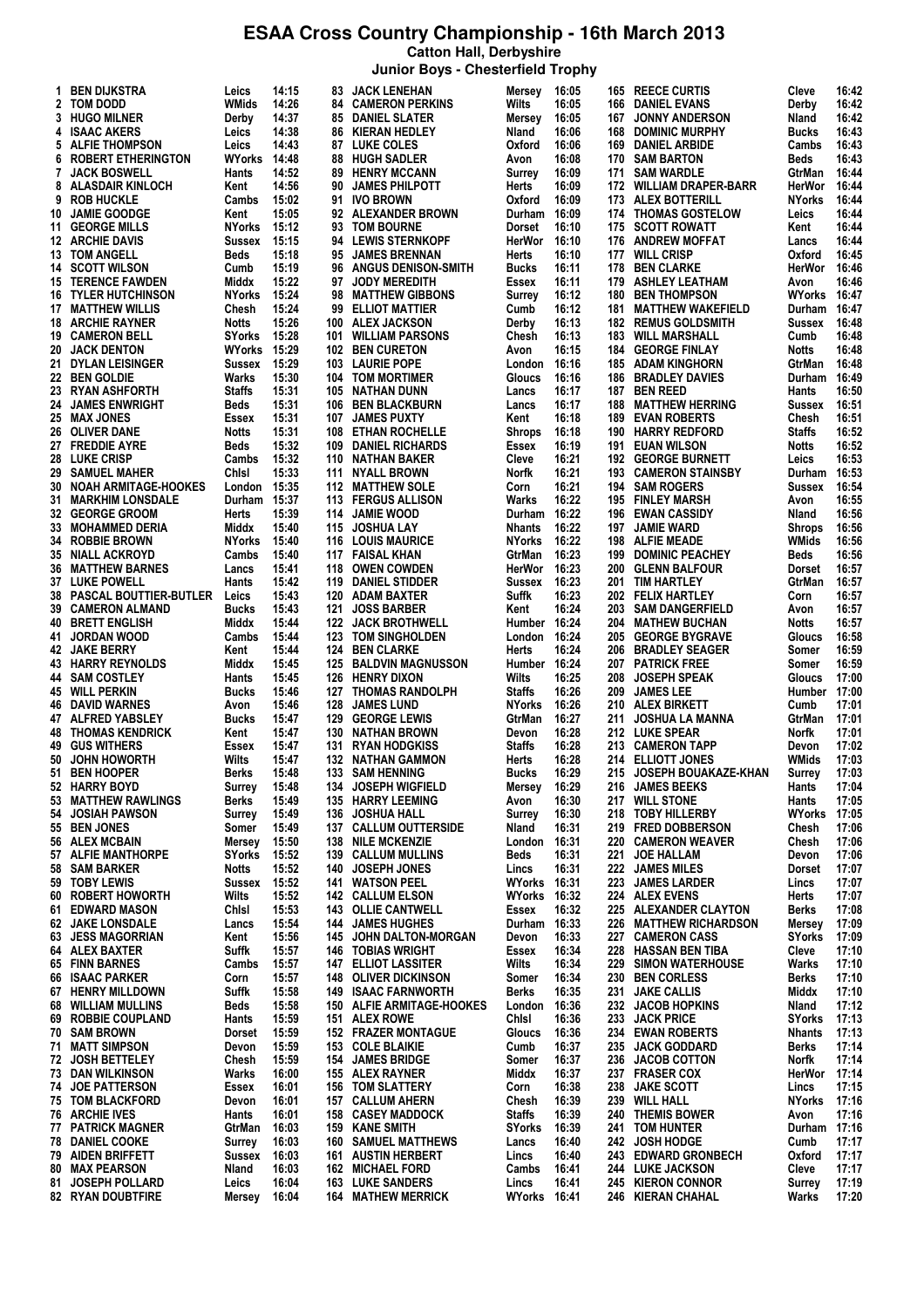**Catton Hall, Derbyshire**

**Junior Boys - Chesterfield Trophy**

| 247 | <b>BEN JONES</b>           | Lincs         | 17:20 |
|-----|----------------------------|---------------|-------|
|     |                            |               |       |
| 248 | <b>OSCAR ROGERS</b>        | Somer         | 17:21 |
| 249 | <b>WILLIAM BAKER</b>       | Lincs         | 17:22 |
| 250 | <b>DANIEL STAGG</b>        | Suffk         | 17:23 |
| 251 | <b>SAM BRAY</b>            | Corn          | 17:25 |
|     | 252 ETHAN MEHMET           | Nhants 17:27  |       |
|     |                            |               |       |
|     | 253 HARRI KANE             | Bucks         | 17:29 |
|     | 254 KIERAN WALKER          | HerWor        | 17:29 |
|     | 255 HARRY FREEMAN          | Leics         | 17:30 |
|     | 256 ALEC STACKHOUSE        | Derby         | 17:31 |
|     | 257 DYLAN GARBERT          | Derby         | 17:31 |
|     |                            |               |       |
| 258 | <b>JULIAN SLATER</b>       | SYorks        | 17:32 |
| 259 | <b>TOM HOPKINS</b>         | WMids         | 17:33 |
|     | <b>260 NATHAN DAVIES</b>   | Herts         | 17:33 |
| 261 | <b>PAUL BLEZARD</b>        | Lancs         | 17:33 |
|     | 262 WILL HAYWARD           | Shrops        | 17:34 |
| 263 | <b>OLIVER DAFFERN</b>      |               |       |
|     |                            | WYorks        | 17:34 |
|     | 264 DYLAN BARNES           | Derby         | 17:35 |
| 265 | <b>MARK DONNOVAN</b>       | Cumb          | 17:36 |
|     | 266 ALEXANDER IBBS         | Warks         | 17:36 |
|     | 267 CHRISTIAN MILLS        | SYorks 17:36  |       |
|     |                            |               |       |
|     | <b>268 DYLAN BURCHILL</b>  | GtrMan        | 17:36 |
|     | 269 MATT THOMPSON          | NYorks        | 17:37 |
|     | 270 DAN WILDE              | Somer         | 17:37 |
|     | 271 FINN HUTTON            | Warks         | 17:38 |
|     | 272 MATTHEW HASKELL        | Suffk         | 17:38 |
| 273 | <b>TOM DAVIES</b>          | Gloucs        | 17:38 |
| 274 | <b>JACK STUBBINGS</b>      | Chesh         | 17:39 |
|     |                            |               |       |
| 275 | <b>TOBY CHETTLEBOROUGH</b> | Norfk         | 17:39 |
| 276 | <b>HARLEY WARD</b>         | Humber        | 17:39 |
| 277 | <b>OLIVER COCKRILL</b>     | Humber 17:40  |       |
| 278 | <b>JOEL KIRSTEN</b>        | WMids         | 17:40 |
| 279 | <b>BILLY HICKS</b>         | Staffs        | 17:41 |
|     | 280 CAMERON VAN ONSELEN    | Shrops        | 17:42 |
|     |                            |               |       |
|     | 281 CAMERON ORR            | Derby         | 17:42 |
|     | 282 MICHAEL LENNON         | Berks         | 17:43 |
|     | 283 DAN ORCHARD            | Shrops        | 17:43 |
| 284 | <b>ED HUMPHRIES</b>        | Shrops        | 17:44 |
| 285 | <b>JACOB TRESHAM</b>       | Nhants        | 17:44 |
| 286 | <b>DEMPSTER FAWDEN</b>     | Middx         | 17:45 |
| 287 | <b>DOMINIC WILLMORE</b>    | Dorset        | 17:45 |
| 288 | <b>FREDDIE WEBB</b>        | Wilts         | 17:45 |
| 289 | <b>JOE KILLIP</b>          | Middx         | 17:47 |
|     |                            |               |       |
| 290 | <b>THOMAS WHITLEY</b>      | Humber        | 17:48 |
| 291 | <b>MICHAEL BISS</b>        | Dorset        | 17:50 |
|     | 292 CALLUM BRADLEY         | Bucks         | 17:51 |
| 293 | <b>LUKE KING</b>           | Beds          | 17:51 |
|     | 294 FERGUS MACMILLAN       | Cumb          | 17:51 |
|     | 295 BLAKE BROWN            | Corn          | 17:54 |
|     |                            | Suffk         |       |
| 296 | <b>JEREMY SNUDDEN</b>      |               | 17:55 |
| 297 | <b>CY TOPLISS</b>          | Derby         | 17:58 |
| 298 | <b>JAMES FRADLEY</b>       | <b>Staffs</b> | 17:58 |
| 299 | <b>JACK DAVIDSON</b>       | Herts         | 17:59 |
| 300 | <b>GEORGE HUDSON</b>       | HerWor        | 17:59 |
| 301 | <b>JOE ZIETMAN</b>         | Oxford        | 18:00 |
| 302 | <b>JAMIE PRICE</b>         | Somer         | 18:00 |
|     |                            |               |       |
| 303 | <b>KIERAN MULLIS</b>       | WMids         | 18:01 |
| 304 | <b>ALEXANDER LAWRENCE</b>  | Suffk         | 18:01 |
| 305 | <b>RIES BROOKE</b>         | <b>WMids</b>  | 18:03 |
| 306 | <b>RALPH MILLER</b>        | Dorset        | 18:03 |
| 307 | <b>ALEX ELMS</b>           | London        | 18:04 |
| 308 | <b>TONY PINDER</b>         | Devon         | 18:06 |
| 309 | <b>RICKY MARTIN</b>        | Oxford        | 18:07 |
| 310 |                            |               |       |
|     | <b>CHARLES RAWLINSON</b>   | <b>SYorks</b> | 18:07 |
| 311 | <b>NIAM PAYNE</b>          | Lincs         | 18:11 |
| 312 | <b>BEN PALMER</b>          | Cleve         | 18:20 |
| 313 | <b>JOSEPH HENNESSY</b>     | Nhants        | 18:22 |
| 314 | <b>OKAN ONAY</b>           | Oxford        | 18:24 |
| 315 | <b>PATRICK MANNING</b>     | Norfk         | 18:27 |
| 316 | <b>B THORPE</b>            | Dorset        | 18:31 |
| 317 | <b>MATTHEW MANSFIELD</b>   | WMids         | 18:33 |
|     |                            |               |       |
| 318 |                            |               |       |
|     | <b>JOSEPH TUFFIN</b>       | Notts         | 18:35 |
| 319 | <b>MATTHEW CRAWFORD</b>    | Cleve         | 18:39 |
| 320 | <b>JAMES GREENWOOD</b>     | Cleve         | 19:02 |
| 321 | <b>PAUL BURGESS</b>        | London        | 19:25 |
| 322 | <b>SAM WADSWORTH</b>       | Warks         | 19:29 |
| 323 | <b>MATHEW OVERTON</b>      | Notts         | 19:34 |

| 1           | Kent                                 | 8 10 42 48 63 107 ( 121 175 )     | 278 pts  |
|-------------|--------------------------------------|-----------------------------------|----------|
| $\mathbf 2$ | Leicestershire & Rutland             | 1 4 5 38 81 174 ( 192 255 )       | 303 pts  |
| 3           | Cambridgeshire                       | 9 28 35 41 65 162 (169)           | 340 pts  |
| 4           | <b>Hampshire and Vectis</b>          | 7 37 44 69 76 187 (216 217)       | 420 pts  |
| 5           | <b>Bedfordshire</b>                  | 13 24 27 68 139 170 ( 199 293 )   | 441 pts  |
| 6           | <b>Sussex</b>                        | 12 21 59 79 119 182 ( 188 194 )   | 472 pts  |
| 7           | North Yorkshire                      | 11 16 34 116 128 173 (239 269 )   | 478 pts  |
| 8           | Essex                                | 25 49 74 97 109 143 ( 146 )       | 497 pts  |
| 9           | <b>Surrey</b>                        | 52 54 78 89 98 136 (215 245)      | 507 pts  |
| 10          | <b>Middlesex</b>                     | 15 33 40 43 155 231 (286 289)     | 517 pts  |
| 11          | <b>Buckinghamshire</b>               | 39 45 47 96 133 168 (253 292)     | 528 pts  |
| 12          | Lancashire                           | 36 62 105 106 160 176 (261)       | 645 pts  |
| 13          | <b>West Yorkshire</b>                | 6 20 141 142 164 180 (218 263)    | 653 pts  |
| 14          | Merseyside                           | 56 82 83 85 134 226 ()            | 666 pts  |
| 15          | Nottinghamshire                      | 18 26 58 184 191 204 (318 323)    | 681 pts  |
| 16          | Hertfordshire                        | 32 90 95 124 132 224 (260 299)    | 697 pts  |
| 17          | Avon                                 | 46 88 102 135 179 195 (203 240 )  | 745 pts  |
| 18          | Durham                               | 31 92 114 144 181 186 ( 193 241 ) | 748 pts  |
| 19          | <b>Cheshire</b>                      | 17 72 101 157 189 219 (220 274)   | 755 pts  |
| 20          | Wiltshire                            | 50 60 84 126 147 288 ()           | 755 pts  |
| 21          | London                               | 30 103 123 138 150 307 (321)      | 851 pts  |
| 22          | Devon                                | 71 75 130 145 213 221 (308)       | 855 pts  |
| 23          | <b>Greater Manchester</b>            | 77 117 129 171 185 201 (211 268)  | 880 pts  |
| 24          | Northumberland                       | 80 86 137 167 196 232 ()          | 898 pts  |
| 25          | Cumbria                              | 14 99 153 183 210 242 (265 294)   | 901 pts  |
| 26          | <b>Staffordshire</b>                 | 23 127 131 158 190 279 (298)      | 908 pts  |
| 27          | <b>Berkshire</b>                     | 51 53 149 225 230 235 (282)       | 943 pts  |
| 28          | Warwickshire                         | 22 73 113 229 246 266 (271 322 )  | 949 pts  |
| 29          | <b>South Yorkshire</b>               | 19 57 159 227 233 258 (267 310)   | 953 pts  |
| 30          | <b>Somerset</b>                      | 55 148 154 206 207 248 (270 302)  | 1018 pts |
| 31          | Derbyshire                           | 3 100 166 256 257 264 (281 297 )  | 1046 pts |
| 32          | <b>Hereford &amp; Worcestershire</b> | 94 118 172 178 237 254 (300)      | 1053 pts |
| 33          | <b>Suffolk</b>                       | 64 67 120 250 272 296 (304)       | 1069 pts |
| 34          | Cornwall                             | 66 112 156 202 251 295 ()         | 1082 pts |
| 35          | <b>Dorset</b>                        | 70 93 200 222 287 291 (306 316)   | 1163 pts |
| 36          | Lincolnshire                         | 140 161 163 223 238 247 (249 311) | 1172 pts |
| 37          | Oxfordshire                          | 87 91 177 243 301 309 (314)       | 1208 pts |
| 38          | <b>West Midlands</b>                 | 2 198 214 259 278 303 (305 317)   | 1254 pts |
| 39          | Humberside                           | 122 125 209 276 277 290 ()        | 1299 pts |
| 40          | Cleveland                            | 110 165 228 244 312 319 (320)     | 1378 pts |
| 41          | Shropshire                           | 108 197 262 280 283 284 ()        | 1414 pts |
|             | <b>Channel Islands</b>               | 29 61 151 ( )                     |          |
|             | Gloucestershire                      | 104 152 205 208 273 ()            |          |
|             | Northamptonshire                     | 115 234 252 285 313 ()            |          |

Lockhurst Lane Trophy - team with highest 8th counter (not including the first team)

Sussex - 8th counter finished at position 194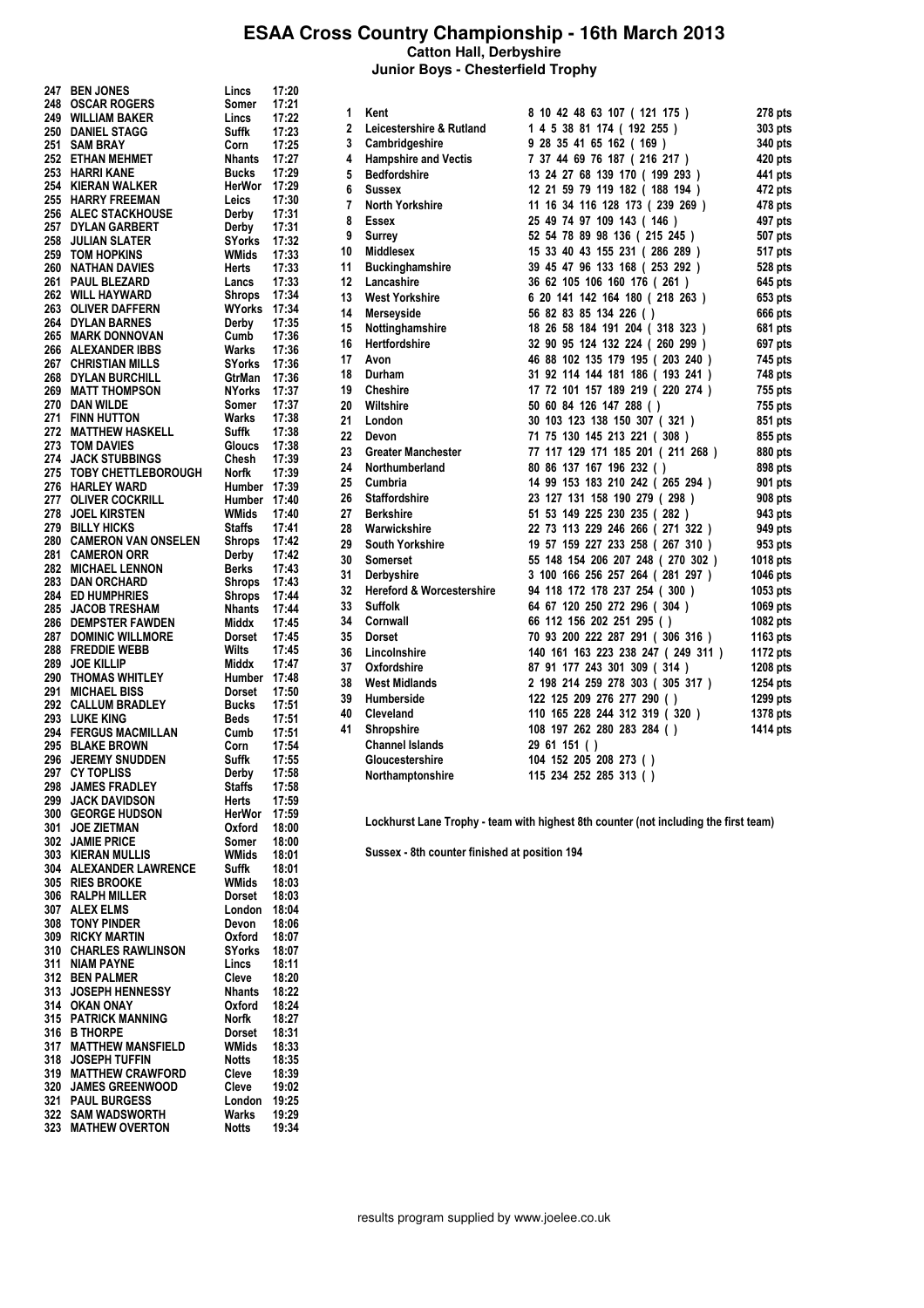**Catton Hall, Derbyshire**

|    |                                                          |                         |                |            | Junior Girls - Rochdale Trophy                       |                              |                |            |                                                   |                        |                |
|----|----------------------------------------------------------|-------------------------|----------------|------------|------------------------------------------------------|------------------------------|----------------|------------|---------------------------------------------------|------------------------|----------------|
|    | 1 KATY WHITEOAK                                          | GtrMan                  | 10:56          |            | 83 LUCY-ERIN HUNTER                                  | Durham 12:16                 |                | 165        | LISA MILLIKEN                                     | Herts                  | 12:42          |
|    | 2 KATY-ANN MCDONALD                                      | Surrey                  | 11:02          |            | <b>84 EMILY SIMPSON</b>                              | <b>SYorks</b>                | 12:16          | 166        | <b>ANNIE BRADSHAW</b>                             | Lancs                  | 12:42          |
|    | 3 LUCY JONES<br>4 SOPHIE TOOLEY                          | Leics<br>Suffk          | 11:06<br>11:09 |            | 85 KATIE FAINT<br><b>86 ISOBEL DAVIS</b>             | Essex<br>Warks               | 12:17<br>12:18 | 167<br>168 | <b>ISABELLE ROBERTS</b><br><b>LEAH EPTON</b>      | <b>Notts</b><br>Lincs  | 12:42<br>12:43 |
|    | 5 AMELIA LANCASTER                                       | SYorks                  | 11:09          |            | 87 P BRAMWELL-REEKS                                  | Dorset                       | 12:18          | 169        | <b>MAISIE PRITCHARD</b>                           | Cambs                  | 12:43          |
| 6  | <b>GRACE GODDARD</b>                                     | <b>Berks</b>            | 11:09          | 88         | <b>LIANNE LANGFORD</b>                               | Herts                        | 12:18          | 170        | <b>KATIE HUGHES</b>                               | Corn                   | 12:44          |
|    | 7 KATE WAUGH                                             | Nland                   | 11:12          | 89         | <b>MARTIKA GALLAGHER</b>                             | Devon                        | 12:18          | 171        | <b>HEAVENLY-PAIGE GENT</b>                        | Notts                  | 12:44          |
| 8  | <b>JESSICA KEENE</b>                                     | Kent                    | 11:15          | 90         | <b>HOLLIE ELLIOT</b>                                 | Cleve                        | 12:19          | 172        | <b>ELEANOR TWITE</b>                              | Chesh                  | 12:45          |
|    | 9 ELLIE WALLACE                                          | Avon                    | 11:18          |            | 91 MAIA HAWKINS                                      | Gloucs                       | 12:19          | 173        | <b>LAURA RICHARDSON</b>                           | WMids                  | 12:45          |
|    | <b>10 JORDAN WAINE</b><br>11 LAURA MULLIN                | Leics<br>Leics          | 11:21<br>11:21 | 92         | <b>EMILY-ROSE JELFS</b><br>93 TABITHA WEDDELL        | Herts<br>Herts               | 12:19<br>12:19 | 174<br>175 | <b>IMOGEN KEELING</b><br><b>COURTNEY MARSHALL</b> | Somer<br>Middx         | 12:45<br>12:45 |
|    | <b>12 AMELIA VANCE</b>                                   | Somer                   | 11:21          |            | 94 ELLA BROMLEY                                      | Warks                        | 12:19          | 176        | <b>RACHAEL JEFFERIES</b>                          | Dorset                 | 12:45          |
|    | <b>13 ELLIE LEATHER</b>                                  | Avon                    | 11:25          |            | 95 ERICA BYRAM                                       | WYorks                       | 12:19          | 177        | <b>SELINA BICKNELL</b>                            | Middx                  | 12:46          |
|    | <b>14 YASMIN WATLING</b>                                 | Wilts                   | 11:27          | 96         | <b>ELEANOR CHILDS</b>                                | HerWor                       | 12:20          | 178        | <b>LILY CARMICHAEL</b>                            | <b>Nhants</b>          | 12:46          |
|    | <b>15 SASKIA MILLARD</b>                                 | London                  | 11:28          |            | 97 ANNABEL HEATH                                     | Devon                        | 12:20          | 179        | <b>BETHANY WILLIAMS</b>                           | <b>Notts</b>           | 12:46          |
|    | <b>16 HOLLY PAGE</b><br><b>17 EMMA CLAPTON</b>           | Kent<br>NYorks          | 11:31<br>11:31 | 98<br>99   | <b>SARAH MCGRAIL</b><br><b>NANCY JONES</b>           | Chesh<br>Sussex              | 12:21<br>12:21 | 180<br>181 | LILY FLETCHER<br><b>CAMILLA MCKNESPIEY</b>        | <b>SYorks</b><br>Cumb  | 12:46<br>12:46 |
|    | <b>18 NAOMI KINGSTON</b>                                 | London                  | 11:32          | 100        | <b>ELLA SYKES</b>                                    | Somer                        | 12:21          | 182        | LAURA KIRKHAM                                     | <b>NYorks</b>          | 12:46          |
|    | <b>19 GRACE KNAPP</b>                                    | Gloucs                  | 11:33          | 101        | <b>IMOGEN BURROW</b>                                 | Cumb                         | 12:21          | 183        | <b>VICTORIA MERRICK</b>                           | <b>WYorks</b>          | 12:47          |
|    | 20 KHAI MHLANGA                                          | Essex                   | 11:34          | 102        | <b>SINEAD CLARK</b>                                  | Essex                        | 12:21          | 184        | <b>SOPHIE TOTHILL</b>                             | HerWor                 | 12:47          |
|    | 21 LUCY WILDASH                                          | Hants                   | 11:34          | 103        | <b>MAHLAH TOMSETT</b>                                | Berks                        | 12:22          | 185        | <b>DANIELLE SMITH</b>                             | Derby                  | 12:48          |
|    | <b>22 HOPE GODDARD</b><br>23 NIAMH BROWN                 | <b>Berks</b><br>Surrey  | 11:35<br>11:35 | 104<br>105 | <b>REMI FLAVELL</b><br><b>EUGENIE COCKLE</b>         | <b>Staffs</b><br>Surrey      | 12:22<br>12:22 | 186<br>187 | <b>MARTHA OWEN</b><br><b>MADELEINE MOORE</b>      | Chesh<br>Derby         | 12:48<br>12:49 |
|    | 24 SABRINA SINHA                                         | Kent                    | 11:37          | 106        | <b>ZOE WASSELL</b>                                   | Wilts                        | 12:23          | 188        | <b>ERICA WALLACE</b>                              | Middx                  | 12:49          |
|    | <b>25 GEORGINA TAYLOR</b>                                | Kent                    | 11:38          | 107        | <b>ALICE NEWCOMBE</b>                                | Cambs                        | 12:23          | 189        | <b>ELLIE MAHON</b>                                | Nland                  | 12:50          |
|    | <b>26 ALICE DAVIES</b>                                   | Somer                   | 11:39          | 108        | <b>ORLA FAWCETT</b>                                  | Bucks                        | 12:23          | 190        | <b>ANNA CROFT</b>                                 | <b>Bucks</b>           | 12:50          |
|    | 27 GRACE HANDLEY<br><b>28 AINE CUNNINGHAM</b>            | Lancs                   | 11:40          | 109        | <b>SARAH BROOKES</b>                                 | Cumb                         | 12:23          | 191        | <b>CHELSEA WILLIAMSON</b>                         | Nland                  | 12:50          |
|    | 29 ISABELLA HOY                                          | GtrMan<br>Essex         | 11:42<br>11:46 |            | 110 LILY ENGLAND<br>111 LYDIA ROLL                   | Corn<br>WMids                | 12:24<br>12:24 | 193        | 192 MARELLA WHITFIELD<br><b>CHARLIE DUKE</b>      | Herts<br>Herts         | 12:50<br>12:51 |
|    | <b>30 FIONA BUNN</b>                                     | Oxford                  | 11:49          |            | 112 TABATHA WALFORD                                  | <b>Nhants</b>                | 12:25          |            | 194 ALEXANDRA WITHEY                              | Avon                   | 12:51          |
|    | <b>31 JESSAMIE RATTRAY</b>                               | Notts                   | 11:49          |            | 113 LUCY DONAGHY                                     | GtrMan                       | 12:25          |            | 195 SOPHIE REED                                   | Avon                   | 12:51          |
|    | 32 CHARLOTTE CLOVER                                      | Berks                   | 11:50          |            | 114 MEGAN WILSON                                     | Middx                        | 12:25          | 196        | <b>ELISHA WALKER</b>                              | <b>Staffs</b>          | 12:51          |
|    | <b>33 GEORGIA RAFFERTY</b>                               | Staffs                  | 11:51          |            | 115 ELIZABETH MULVANEY                               | Leics                        | 12:25          | 197        | <b>TEGAN ELLIOT</b>                               | Corn                   | 12:52          |
|    | <b>34 BRIDGET DENCE</b><br><b>35 OLIVIA BATEMAN</b>      | Dorset<br>Durham        | 11:52<br>11:53 |            | 116 BELLA WILLIAMS<br>117 OLIVIA MATHIAS             | Lincs<br>Lincs               | 12:25<br>12:26 | 198<br>199 | <b>MAISIE GRICE</b><br><b>NIAMH WATSON</b>        | Hants<br><b>Nhants</b> | 12:52<br>12:52 |
| 36 | <b>KIRSTY WALKER</b>                                     | Berks                   | 11:53          | 118        | <b>TIARNA GUEST</b>                                  | <b>Staffs</b>                | 12:26          | 200        | <b>EMMA WRIGHT</b>                                | Cumb                   | 12:53          |
|    | <b>37 YASMIN AUSTRIDGE</b>                               | Kent                    | 11:54          | 119        | <b>KATIE FINNEY</b>                                  | <b>Staffs</b>                | 12:26          | 201        | <b>ISOBELLE BOFFEY</b>                            | Herts                  | 12:54          |
|    | <b>38 HOLLY DAVIES</b>                                   | Suffk                   | 11:54          | 120        | <b>CHARLOTTE WADDINGTON</b>                          | GtrMan                       | 12:26          | 202        | <b>SARA FLOWER</b>                                | Avon                   | 12:54          |
|    | <b>39 EMILY ATTFIELD</b>                                 | Devon                   | 11:55          | 121        | <b>MORAG MOLYNEUX</b>                                | Mersey                       | 12:26          | 203        | <b>PHEOBE KILLEN</b>                              | Devon                  | 12:55          |
|    | <b>40 ELIZABETH GREENWOOD</b><br><b>41 YOYO BARNSLEY</b> | Lancs<br>Corn           | 11:55<br>11:55 | 122        | <b>INDIA COOPER</b><br><b>123 LUCY BALDWIN</b>       | Somer<br>Somer               | 12:27<br>12:27 | 204<br>205 | <b>NICOLE GRENIER</b><br><b>NELL SAVAGE</b>       | <b>NYorks</b><br>Corn  | 12:56<br>12:56 |
|    | 42 EMILY GRAY                                            | Mersey                  | 11:56          |            | 124 HOLLY BANKES                                     | Gloucs                       | 12:27          | 206        | <b>GEORGINA ERHARDT</b>                           | Suffk                  | 12:56          |
|    | 43 ZARA THOMPSON                                         | Chesh                   | 11:56          |            | <b>125 BETHAN MOOR</b>                               | Gloucs                       | 12:27          | 207        | <b>RACHAEL JONES</b>                              | <b>Staffs</b>          | 12:56          |
|    | 44 JODIE JUDD                                            | Essex                   | 11:56          | 126        | <b>REBECCA JONES</b>                                 | GtrMan                       | 12:28          | 208        | <b>ELEANOR COHEN</b>                              | Kent                   | 12:56          |
|    | 45 KATIE KITCHING                                        | NYorks                  | 11:57          |            | 127 ALICE MOORE                                      | <b>SYorks</b>                | 12:28          | 209        | <b>JESSICA MANNING</b>                            | WYorks                 | 12:57          |
|    | 46 LIBBY HEDGER<br><b>47 KATE BROWN</b>                  | Cleve<br>London         | 11:57<br>11:57 | 128<br>129 | <b>LAURA WILKINSON</b><br><b>TILLY HORTON</b>        | Lincs<br>Surrey              | 12:28<br>12:28 | 210<br>211 | <b>JESSICA ORR</b><br><b>IZZY RODRIGUEZ</b>       | <b>Bucks</b><br>Oxford | 12:57<br>12:58 |
|    | 48 MARY MCCARTHY                                         | <b>SYorks</b>           | 11:58          | 130        | <b>LAUREN MURPHY</b>                                 | Cambs                        | 12:29          | 212        | SOPHIE GOODFELLOW                                 | <b>Staffs</b>          | 12:58          |
|    | 49 MARIELA DE LARA                                       | <b>SYorks</b>           | 11:59          |            | <b>131 IMANI WILSON</b>                              | <b>SYorks</b>                | 12:29          |            | 213 ELVIE COX                                     | WMids                  | 12:58          |
|    | 50 SIAN TEMPLE                                           | Devon 11:59             |                |            | 132 ALICE HARRAY                                     | London 12:30                 |                |            | 214 AMBER STEVENS                                 | <b>Leics</b>           | 12:59          |
|    | 51 KARYS AMORY                                           | WMids                   | 11:59          |            | 133 ABBIE OLIVER<br>134 LUCY BYRAM                   | Mersey 12:30                 |                |            | 215 REBECCA MOTT                                  | Durham 12:59           |                |
|    | 52 HANNAH WILLIS<br>53 CAITLIN ROPER                     | Berks<br>Leics          | 12:00<br>12:01 |            | 135 ABIGAIL NOLAN                                    | WYorks 12:30<br><b>WMids</b> | 12:31          | 217        | 216 KATIE GUNN<br><b>GEORGIA HOLDEN</b>           | Durham 13:00<br>Surrey | 13:01          |
|    | 54 PEONY MYALL                                           | Surrey                  | 12:02          |            | 136 EMMA MEARS                                       | Bucks                        | 12:32          |            | 218 ELLA SAUNDERS                                 | Oxford                 | 13:02          |
|    | 55 KATIE LOWERY                                          | Chesh                   | 12:02          |            | 137 FLORA INSLEY                                     | Oxford                       | 12:32          | 219        | <b>GEORGIE BENBOW</b>                             | <b>Shrops</b>          | 13:02          |
|    | <b>56 BONNIE MURPHY</b>                                  | Beds                    | 12:03          |            | 138 KATIE NOBLE                                      | Durham 12:32                 |                |            | 220 LAUREN WILCOX                                 | Derby                  | 13:02          |
|    | 57 INDIA WEIR<br>58 LIZ HEDLEY                           | London<br>Hants         | 12:03<br>12:04 |            | 139 YASMIN LOOKESS<br>140 CHLOE RIDEWOOD             | Chisi<br>Oxford              | 12:32<br>12:33 | 221        | <b>NICOLE BEARD</b><br>222 ROSANNA MUTSAARS       | WMids<br>Gloucs        | 13:02<br>13:03 |
|    | 59 JULIET DOWNS                                          | GtrMan                  | 12:04          |            | 141 TARA DE KLERK                                    | Surrey                       | 12:33          |            | 223 LAUREN HEMP                                   | Norfk                  | 13:04          |
|    | 60 FRANCESCA GREEN                                       | Leics                   | 12:05          |            | <b>142 SOPHIE DAVIES</b>                             | Berks                        | 12:33          |            | 224 ELLIE WHITE                                   | Notts                  | 13:04          |
|    | 61 MEGAN NEWTON                                          | Suffk                   | 12:06          |            | <b>143 CAITLIN WOSIKA</b>                            | Wilts                        | 12:33          |            | 225 GEORGIA TAYLOR                                | Avon                   | 13:04          |
|    | <b>62 ISSIE STARKEY</b>                                  | NYorks                  | 12:06          |            | 144 ROSIE ALLEN                                      | Avon                         | 12:33          | 226        | <b>VICKY TILLING</b>                              | Oxford                 | 13:05          |
|    | <b>63 NIAMH EMMERSON</b><br><b>64 VICKY RAMSBOTTOM</b>   | Derby<br>Chesh          | 12:06<br>12:06 | 146        | <b>145 AMELIA ROBINSON</b><br><b>AMY FRANCIS</b>     | Humber 12:34<br>WYorks 12:35 |                | 227<br>228 | <b>MEGAN MARCHANT</b><br><b>HEIDI MURRAY</b>      | London<br>Cumb         | 13:05<br>13:06 |
|    | <b>65 EMILY NEGUS</b>                                    | Warks                   | 12:07          |            | <b>147 REBEKAH KITCHENER</b>                         | Cleve                        | 12:35          | 229        | <b>SOPHIE BOTHAM</b>                              | Bucks                  | 13:06          |
|    | 66 MELISSA BOYER                                         | Chesh                   | 12:07          | 148        | <b>NIAMH SIMPSON</b>                                 | Derby                        | 12:35          | 230        | <b>ELIZA TASWELL-FRYER</b>                        | Bucks                  | 13:06          |
|    | 67 ALICE RALPH                                           | Kent                    | 12:07          |            | 149 EVA WADE                                         | <b>Shrops</b>                | 12:35          |            | 231 FENELLA SCUTT                                 | Humber                 | 13:07          |
|    | 68 KATE AXFORD                                           | Beds                    | 12:07          | 150        | <b>MADELEINE ROCHE</b>                               | Devon                        | 12:35          | 232        | <b>FLORA JOHNSON</b>                              | Dorset<br>Middx        | 13:07          |
|    | 69 BEA ALLAN<br>70 OLIVIA SYKES                          | Surrey<br><b>WYorks</b> | 12:09<br>12:09 |            | <b>151 FLORA KEMPTON</b><br><b>152 MOLLY GIBBINS</b> | Oxford<br>Warks              | 12:36<br>12:36 | 233        | <b>MARJOLAINE BRISCOE</b><br>234 EMMA GIBBS       | Lincs                  | 13:07<br>13:08 |
|    | <b>71 ELLIE LAWTON</b>                                   | Beds                    | 12:10          |            | 153 KATIE RYDER                                      | WMids                        | 12:36          |            | 235 AYLISHA CAIN                                  | Norfk                  | 13:08          |
|    | 72 ERIN MCCAFFRAY                                        | Beds                    | 12:10          |            | 154 GEMMA ARCHER-HALEY                               | Essex                        | 12:37          | 236        | <b>CHARLOTTE SMITH</b>                            | Lincs                  | 13:09          |
|    | 73 JODI RATCLIFF                                         | Essex                   | 12:10          |            | 155 KATIE CLARKE                                     | Chesh                        | 12:38          |            | 237 CHLOE LOCKETT                                 | GtrMan                 | 13:09          |
|    | 74 ABIGAIL SAKER<br>75 ROSIE POOLE                       | HerWor                  | 12:11<br>12:12 |            | 156 KOSANA WEIR<br>157 ELISHA LYTTLE                 | London                       | 12:38<br>12:38 | 238<br>239 | <b>OLIVIA ROWLINGS</b><br><b>GEORGIA ROTHWELL</b> | Devon<br>Humber 13:09  | 13:09          |
|    | 76 SARAH PICKERING                                       | Essex<br>WYorks 12:12   |                |            | 158 KIZZY PRICE                                      | Lancs<br>Somer               | 12:39          | 240        | <b>BELINDA DOW</b>                                | Cambs                  | 13:10          |
|    | 77 LIZZIE SQUIBBS                                        | Hants                   | 12:13          | 159        | ANNA HULME                                           | Lancs                        | 12:39          | 241        | <b>MIKAYELA SEALBY</b>                            | Suffk                  | 13:10          |
|    | <b>78 GEORGIA CURRY</b>                                  | WMids                   | 12:13          | 160        | <b>MEG BECKETT</b>                                   | Lancs                        | 12:39          |            | 242 CHARLOTTE MAWDSLEY                            | Mersey                 | 13:10          |
|    | 79 EMMA ALDERSON                                         | Mersey                  | 12:14          | 161        | <b>ELLIE RINGWOOD</b>                                | Corn                         | 12:39          |            | <b>243 CATHERINE DARLISON</b>                     | Hants                  | 13:11          |
|    | 80 EEVEE-MAY BANBURY<br><b>81 STACEY BURROWS</b>         | Devon<br>Hants          | 12:15<br>12:15 |            | <b>162 BLYTHE FOURIE</b><br>163 NATALIE BELL         | Lancs<br>Humber 12:41        | 12:41          |            | 244 HOLLY COLLIER<br>245 ELLA WITT                | Hants<br><b>Sussex</b> | 13:11<br>13:12 |
|    | <b>82 MIKAYLA JORDENS</b>                                | Durham 12:15            |                |            | 164 AMY CLARKE                                       | Norfk                        | 12:41          |            | 246 STELLA CROSS                                  | NYorks                 | 13:12          |
|    |                                                          |                         |                |            |                                                      |                              |                |            |                                                   |                        |                |